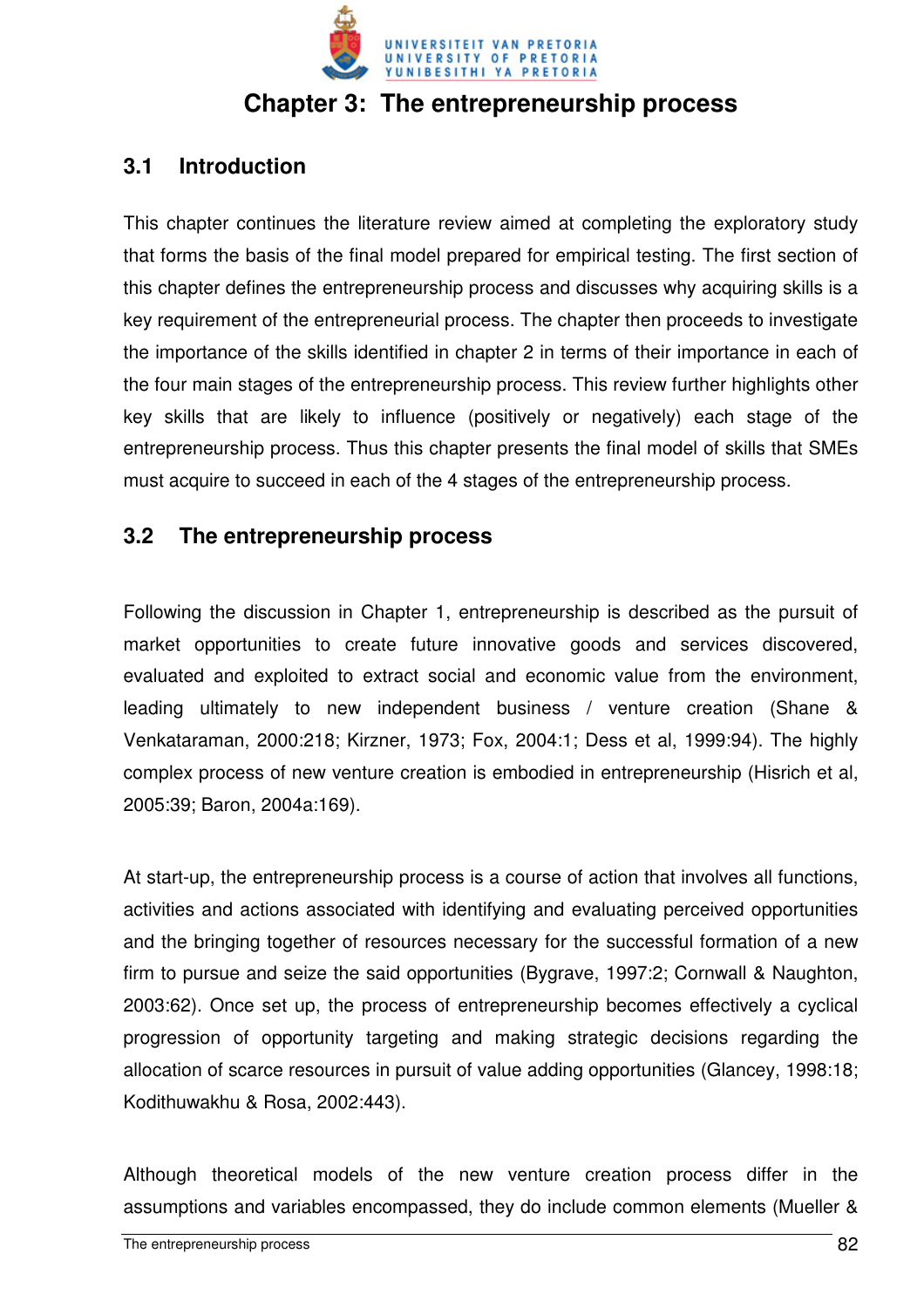

Thomas, 2001:53). Different authors have identified between two and five distinct stages in the entrepreneurship process as briefly discussed below:

Pretorius et al (2005a:57) say that the literature cites two broad dimensions of the entrepreneurial process, namely opportunity recognition and resource acquisition. Gruber (2002:193) identifies three distinct stages, namely the pre-founding stage (opportunity identification and evaluation); a founding stage (business plan, resource gathering, incorporation and market entry); and an early development stage (building the company and market penetration). Baron (2004a:170) names the three stages of the entrepreneurship process as screening ideas for feasibility; assembling needed resources; and actually developing a new business.

Bhave (1995:223) identifies four stages namely opportunity identification, technology set up, organization creation and the exchange stages. This is supported by Hisrich & Peters (2002:40) who articulate four stages of the entrepreneurial process namely identifying and evaluating the opportunity; developing the business plan; determining the resources required; and managing the resulting enterprise as illustrated in Figure 3.1 below:



#### **Figure 3.1: Entrepreneurial process model by Hisrich & Peters**

Source: Hisrich & Peters (2002:48)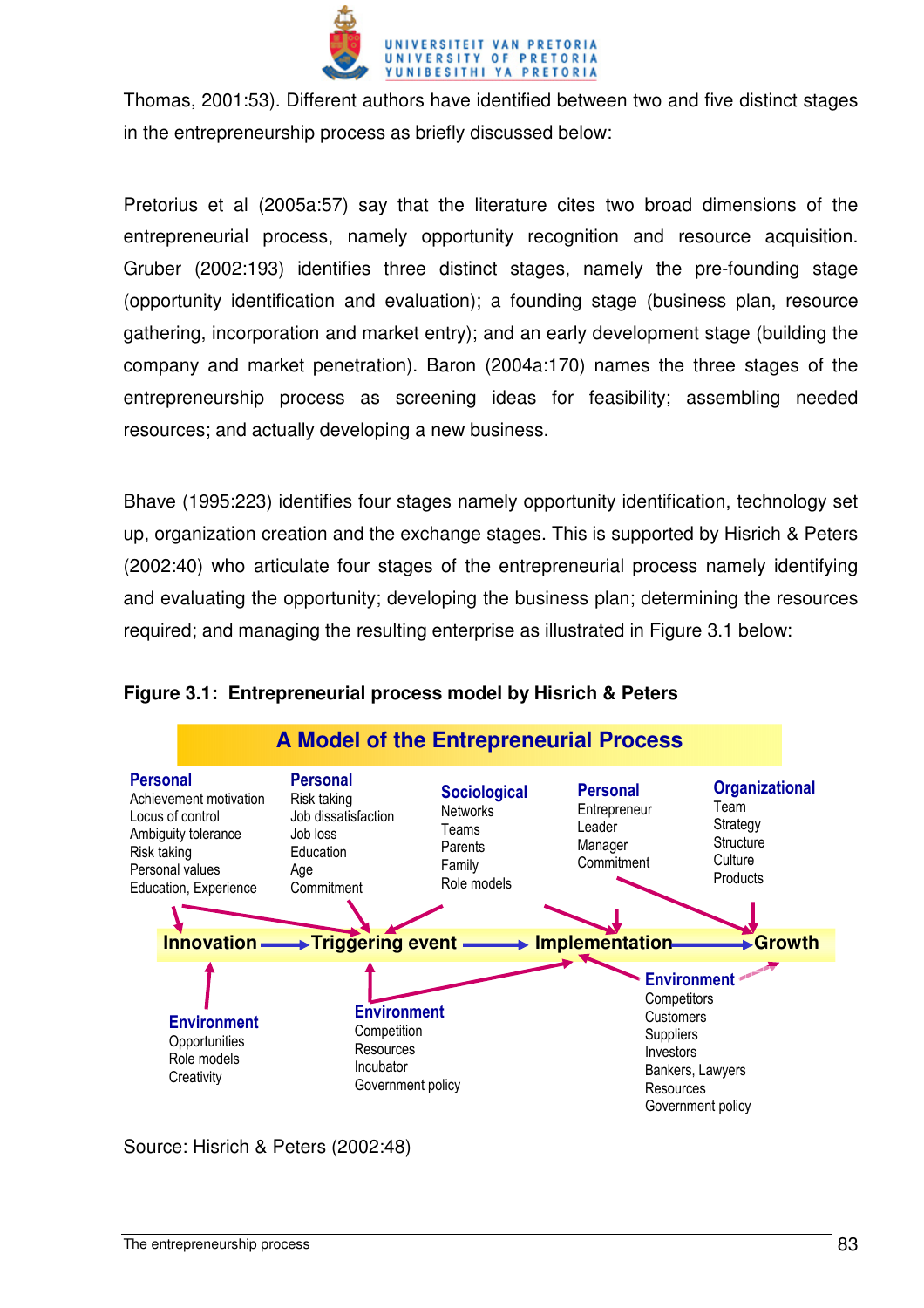

Rwigema & Venter (2004:28) identify five specific steps, namely identifying, measuring and refining an opportunity from multiple ideas; formulating a business plan; marshalling the resources; organizing and mobilizing a team; and overseeing the new venture creation and growth. Figure 3.2 below illustrates Ardichvili et al (2003:107) five-step path from market needs to a successful enterprise.





Source: Ardichvili et al (2003:107)

This study integrates of all the activities in the entrepreneurial process as articulated by the authors reviewed above (Ardichvili et al, 2003:107; Pretorius et al, 2005a:57; Hirsrich & Peters, 2002:48; Gruber, 2002:193; Baron's, 2004a:170). Thus the four stages of the entrepreneurial process are defined as follows:

- 1. **Innovation,** which includes generating the idea, innovation, identifying a market opportunity, information search, conception, screening ideas for feasibility, identifying where to extract value and the development of the product or service.
- 2. **Triggering event,** which includes gestation, the motivation to start a business, the decision to proceed, the business planning, identifying the different resources required, risk assessment, resource acquisition and assembling.
- 3. **Implementation,** which includes infancy, incorporation, setting up and launching the new venture, business strategy, implementing the business plan, running the business, deploying of resources, building success and managing the venture.
- 4. **Growth** which includes adolescence, maximizing profits, harvesting the rewards and continually growing the venture to include other opportunities.

The adapted entrepreneurial model is illustrated in figure 3.3 below.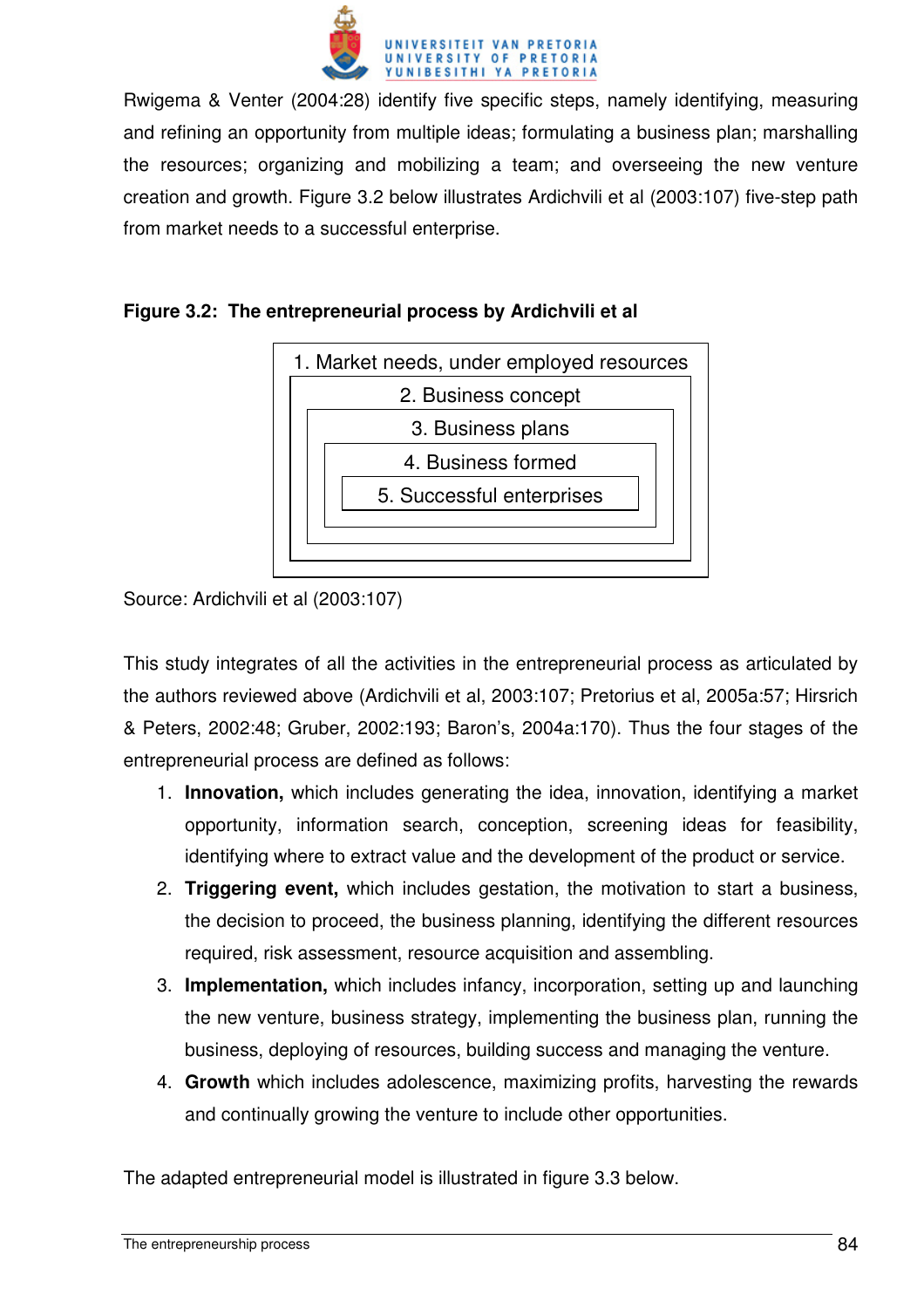

#### **Figure 3.3: The adapted entrepreneurial process model**



While the entrepreneurship process stages are discontinuous and linear, in practice these five stages overlap, interact and depend on each other (Bygrave, 1993:278; Hisrich & Peters, 2002:39; Ardichvili et al, 2003:107; Baard & Van den berg, 2004:7).

Different skills are needed for the different stages of the process (Pretorius, 2001:37); as factors of success and problems vary according to each of the different stages of the entrepreneurial process (McMahon, 2001:10). Studying the skills needed per entrepreneurial process stage will highlight the interactive nature of the key skills influencing each stage (Carter et al, 1996:151; Kickul & Gundry, 2002:85).

# **3.3 Skills required in the entrepreneurship process**

This section examines the four stages of the entrepreneurial process in terms of understanding each stage and identifying the skills needed for success in that stage of the entrepreneurship process. The discussion will be guided by the key and supportive skills in the three business areas namely "Product differentiation" (Technical skills), "Functional competencies" (Business Skills) and "Enterprising competencies" (Personal Skills and Entrepreneurial Skills) as identified in Chapter 2.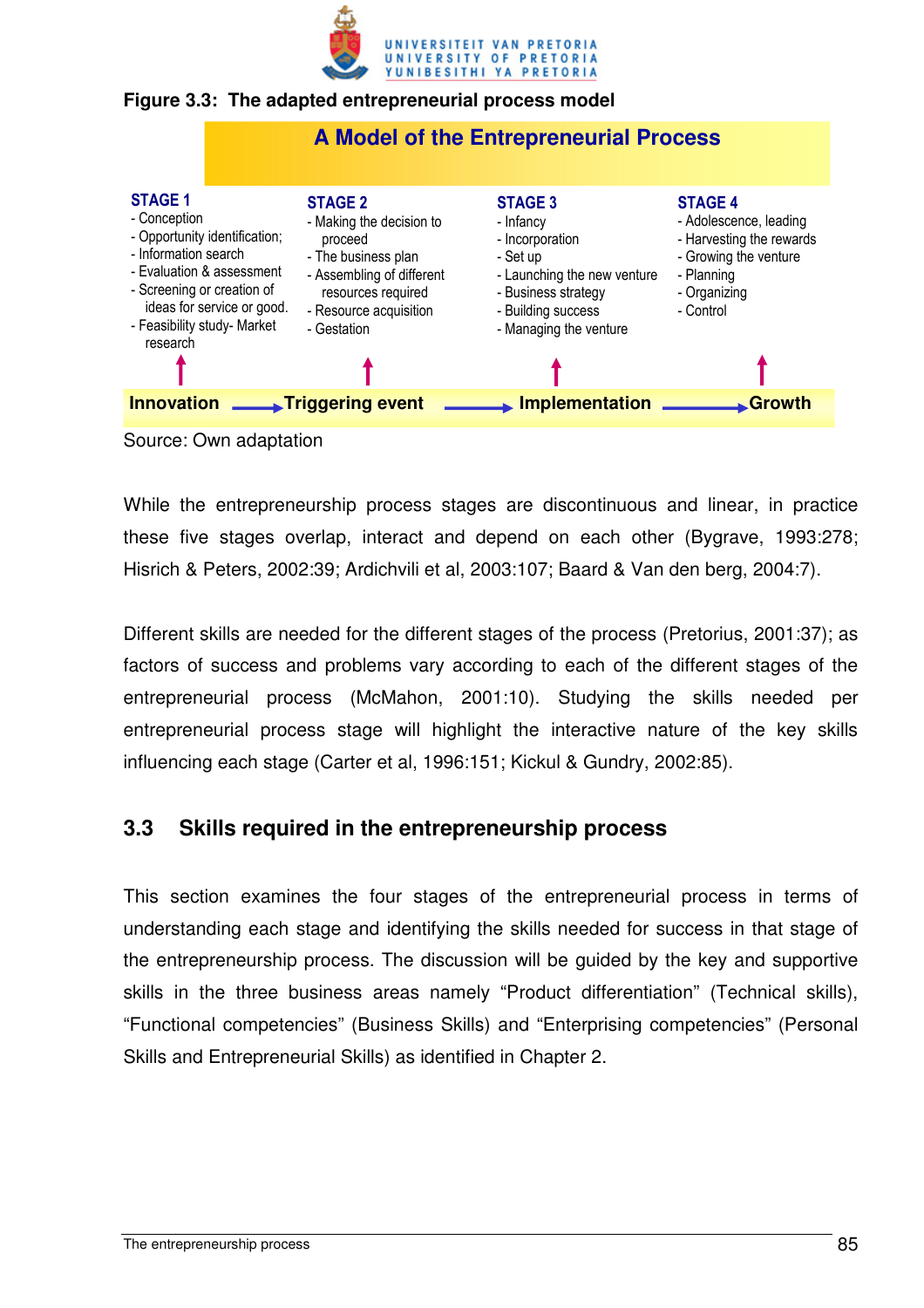

#### **3.3.1 Entrepreneurial Process - Stage 1**

Most authors agree that the initial stage in the entrepreneurial process is the identification and refining of a viable economic opportunity that exists in the market (Kuratko, 2001:171; Baron 2004b:221; Timmons, 1999:250; Bhave, 1994:224). Without the recognition of an opportunity the entrepreneurial process is likely to result in failure (Kodithuwakhu & Rosa, 2002:434; McCline et al, 2000:83).

Opportunity recognition corresponds to the principal activities that take place before a business is formed or structured (Fletcher, 2006:423; Hill & Stewart, 2000:106). The opportunity identification stage can be divided into five main steps namely getting the idea/scanning the environment, identifying the opportunity, developing the opportunity, evaluating the opportunity and evaluating the team (Gartner et al, 1999:220; Ardichvili et al, 2003:108).

#### • **Getting the idea**

Robertson et al (2003:313) argue that there is a strong link between getting the initial idea and the starting of the new enterprise. Rwigema & Venter (2004:159) define an idea as simply the conception of a possibility and a reflective method of evading, circumventing or surmounting obstacles and challenges. The Oxford Dictionary defines an idea as 1. A thought or suggestion about a possible course of action. Synonymous with "idea" are the terms thought, intention, scheme, suggestion, proposal, initiative, spur, impulse, brainwave, insight, concept and connotation (Oxford, 2005).

Since ideas are many, developing the idea into a market opportunity, implementing it and building a successful business around it are the important aspects of entrepreneurship (Bygrave, 1997:6; Lumsdaine & Lumsdaine, 1995:167).

A market opportunity is a gap left in a market by those who currently serve it, giving a chance to others to add unrealized value by performing differently from and better than competitors in order to create new possibilities (Wickham, 2001:38). The Oxford Dictionary (2005) defines opportunity as a favourable time or set of circumstances for doing something. Synonymous with opportunity are chance, opening and prospect.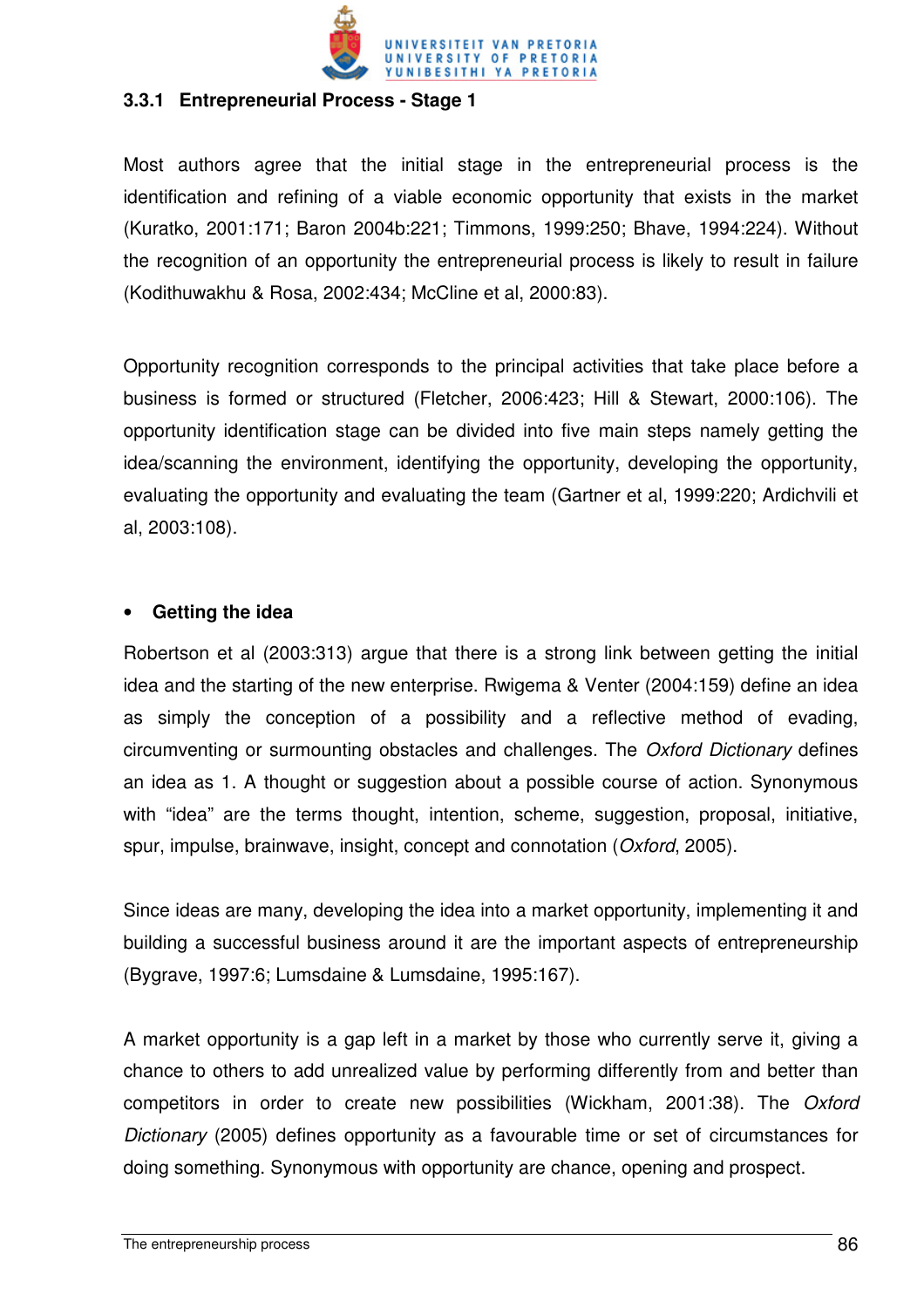

Timmons (1999:38) cautions that while business opportunities are detected from ideas, an idea is not synonymous with opportunity. The difference between an idea and an opportunity is that an opportunity is the possibility of occupying the market with a specific innovative product that will satisfy a real need and for which customers are willing to pay (GEM, 2003a:12). McCline et al (2000:83) conclude that successful venturing may well rest upon the ability to recognize or distinguish an opportunity from an idea.

#### • **Opportunity identification**

Kirzner (1973) advocated a theory of entrepreneurial alertness, describing it as the entrepreneur's ability to see, to discover and exploit opportunities that others miss. Hisrich & Peters (2002:40) noted that this is a very difficult task, as most opportunities do not just appear but rather result from an entrepreneur's alertness to possibilities.

Markman & Baron (2003:289) lists steps involved in opportunity identification to include scanning the informational environment, being able to capture, recognize and make effective use of abstract, implicit and changing information from the changing external environments. Man et al (2002:127) adds that opportunity identification is basically seeking out better ways of competing.

#### • **Opportunity development**

Morris & Zahra (2000:92) argue that having recognized the opportunity, timely adaptation of that opportunity to suit actual market need is key to new venture success. Kodithuwakhu & Rosa (2002:434) defines opportunity development as the process of combining resources to pursue a market opportunity identified. Markman & Baron (2003:289) conveys that this involves systematic research to refine the idea to the most promising high potential opportunity that can be transformed into marketable items.

#### • **Opportunity evaluation**

Ucbasaran et al (2004:434) declare that a critical element of the entrepreneurial process is the opportunity screening and evaluation. Hisrich et al (2005:117) affirm that a professional executed evaluation can tell whether the specific product or service has the returns needed to justify the investment and the risk to be taken. According to several authors (Timmons, 1999:109; Rwigema & Venter, 2004:171; Gartner et al, 1999:223;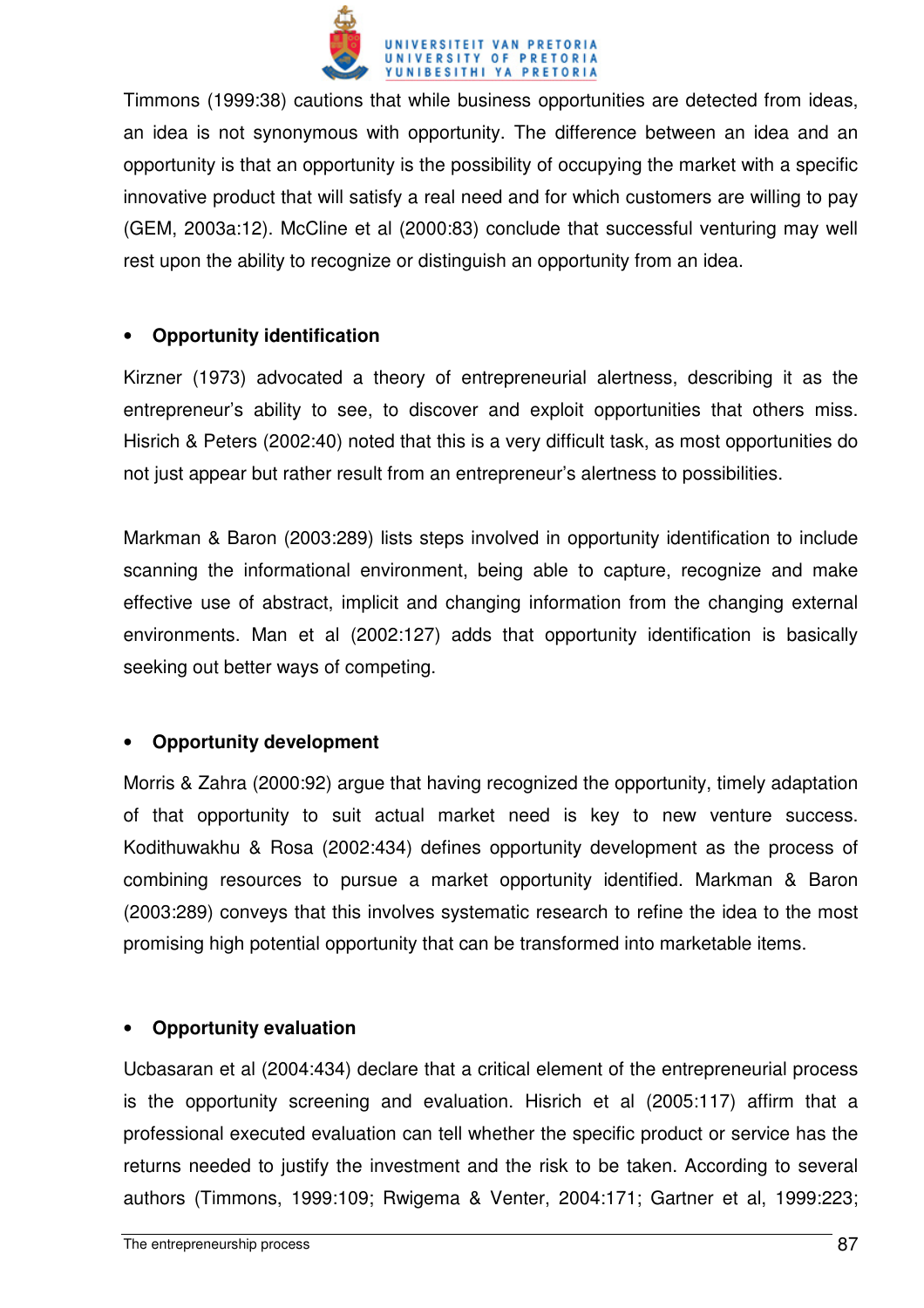

Carter et al, 1996:157) evaluating the opportunity must answer the questions listed in table 3.2 below.

| <b>Business factor</b>  | <b>Questions for evaluation</b>                                                                       |  |  |  |  |
|-------------------------|-------------------------------------------------------------------------------------------------------|--|--|--|--|
| Product<br>or           | Description of the product or service, its differentiator, purpose and the need it fills<br>$\bullet$ |  |  |  |  |
| service                 | What competitive advantage / benefits does the product have?                                          |  |  |  |  |
|                         | What is the required customer care support for this product/service?<br>٠                             |  |  |  |  |
|                         | Is the company able to produce product and supply required aftercare support?<br>$\bullet$            |  |  |  |  |
| Market                  | Where is the market demand? What is the target market? Is it generic or a niche?<br>$\bullet$         |  |  |  |  |
| opportunity             | Industry characteristics (growth rates, change, entry barriers).<br>$\bullet$                         |  |  |  |  |
|                         | What market share can the product reasonably expect today? In 2, 5 or 10 years?<br>٠                  |  |  |  |  |
|                         | Timing and length of the window of opportunity?                                                       |  |  |  |  |
|                         | What competition exists in this market? Substitutes? How big is their turnover?                       |  |  |  |  |
|                         | How accessible are the desired distribution channels?<br>$\bullet$                                    |  |  |  |  |
| Costing<br>and          | How much will it cost to develop the product and commercialize it?<br>$\bullet$                       |  |  |  |  |
| pricing                 | Where will the funds come from?                                                                       |  |  |  |  |
|                         | How do the pricing, costs and economies of scale compare with competitors?                            |  |  |  |  |
|                         | How easy is it to acquire equipment, skills and other inputs required?<br>٠                           |  |  |  |  |
| Profitability           | Where is the money to be made in this activity? What are the gross margins?<br>٠                      |  |  |  |  |
|                         | Would the return on investment be acceptable? What is the payback period?<br>$\bullet$                |  |  |  |  |
|                         | What are the cash flow patterns and the source of working capital?                                    |  |  |  |  |
| Capital                 | How much capital (people, operating expense and assets) is required to start?<br>$\bullet$            |  |  |  |  |
| requirements            | What are the long-term capital needs?                                                                 |  |  |  |  |
|                         | How much of the required capital is secured and where will the rest come from?                        |  |  |  |  |
|                         | What securities are available to guarantee the required funds?                                        |  |  |  |  |
|                         | Is there a list of potential funders? In case the funders withdraw their capital?                     |  |  |  |  |
| <b>Issues and risks</b> | What risks (real and perceived) are inherent with the product/service?<br>$\bullet$                   |  |  |  |  |
|                         | Industry based risks e.g. is the market on a decline?                                                 |  |  |  |  |
|                         | Are there plans for surviving the death of the lead entrepreneur?                                     |  |  |  |  |
|                         | Unreliable forecasts? Inadequate cash flow?                                                           |  |  |  |  |
|                         | Inability to grow with the demand or cope with shrinking sales?                                       |  |  |  |  |
|                         | Supplier and value chain management?                                                                  |  |  |  |  |

## **Table 3.1: Business factors and questions for opportunity evaluation**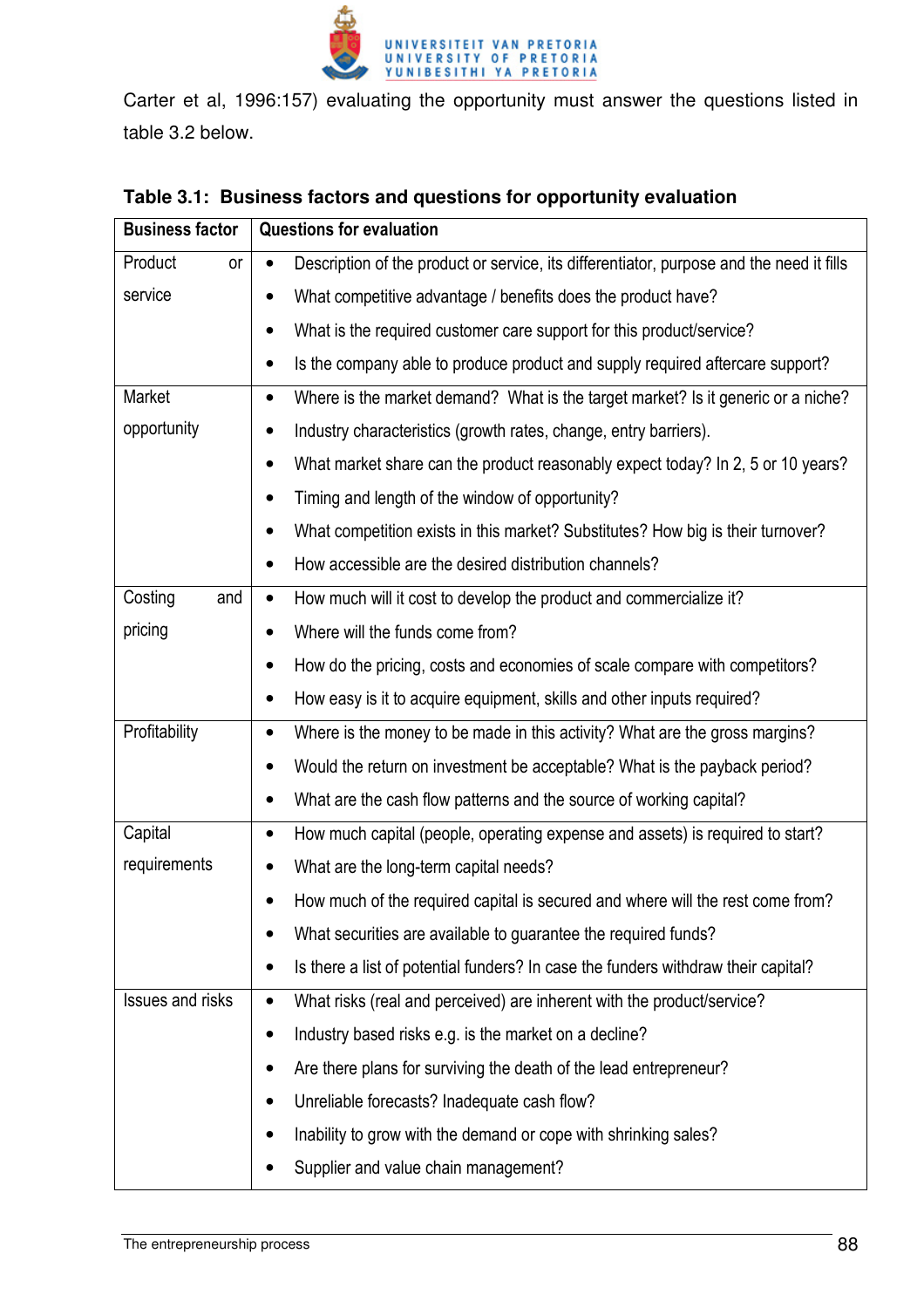

#### • **Assessment of the entrepreneurial team**

Regardless of how right the opportunity may seem to be, it will not make a successful business unless it is developed by a team with strong skills (Bygrave, 1997:16). Gartner et al (1999:230) advices that once the opportunity has been evaluated, the next step is to ask pertinent questions about the people who would run the company. Such questions are illustrated in table 3.2 below:

| <b>Business factor</b> | <b>Questions for evaluation</b>                                                           |  |  |  |  |
|------------------------|-------------------------------------------------------------------------------------------|--|--|--|--|
| Focus:                 | Is the founder really an entrepreneur, bent on building a company?<br>$\bullet$           |  |  |  |  |
|                        | Does the entrepreneur (or his team) have some experience (work or industry)?              |  |  |  |  |
|                        | Do they really like this product/sector? Do they really want this?                        |  |  |  |  |
|                        | Can the team create products to suit that market need?<br>٠                               |  |  |  |  |
|                        | How stressful is the opportunity for the team?                                            |  |  |  |  |
| Selling:               | Does the team have the necessary selling and closing skills?<br>٠                         |  |  |  |  |
| Management:            | Who will work full time? Do your managers represent competitive advantage?<br>$\bullet$   |  |  |  |  |
|                        | Does the team have the necessary management and technical skills?                         |  |  |  |  |
|                        | If the required skills are not available, can they be acquired at competitive rates?      |  |  |  |  |
|                        | How is their relationship with the entrepreneur, commitment and motivation?               |  |  |  |  |
| Ownership:             | Have the critical decisions about ownership and equity splits been resolved?<br>$\bullet$ |  |  |  |  |
|                        | Are the members committed to these?                                                       |  |  |  |  |
|                        | Does the owners have enough financial capital for required own contributions?             |  |  |  |  |

|  |  |  | Table 3.2: Team factors and questions for opportunity evaluation |  |
|--|--|--|------------------------------------------------------------------|--|
|--|--|--|------------------------------------------------------------------|--|

#### **Skills required for success in stage 1**

From the 100 authors reviewed these skills below were identified as critical for this stage:

#### • **T/S = Technical skills**

Davila et al (2003:690) suggest that technical skills are a prerequisite as they provide entrepreneurs with the ability to identify opportunities based on existing competence.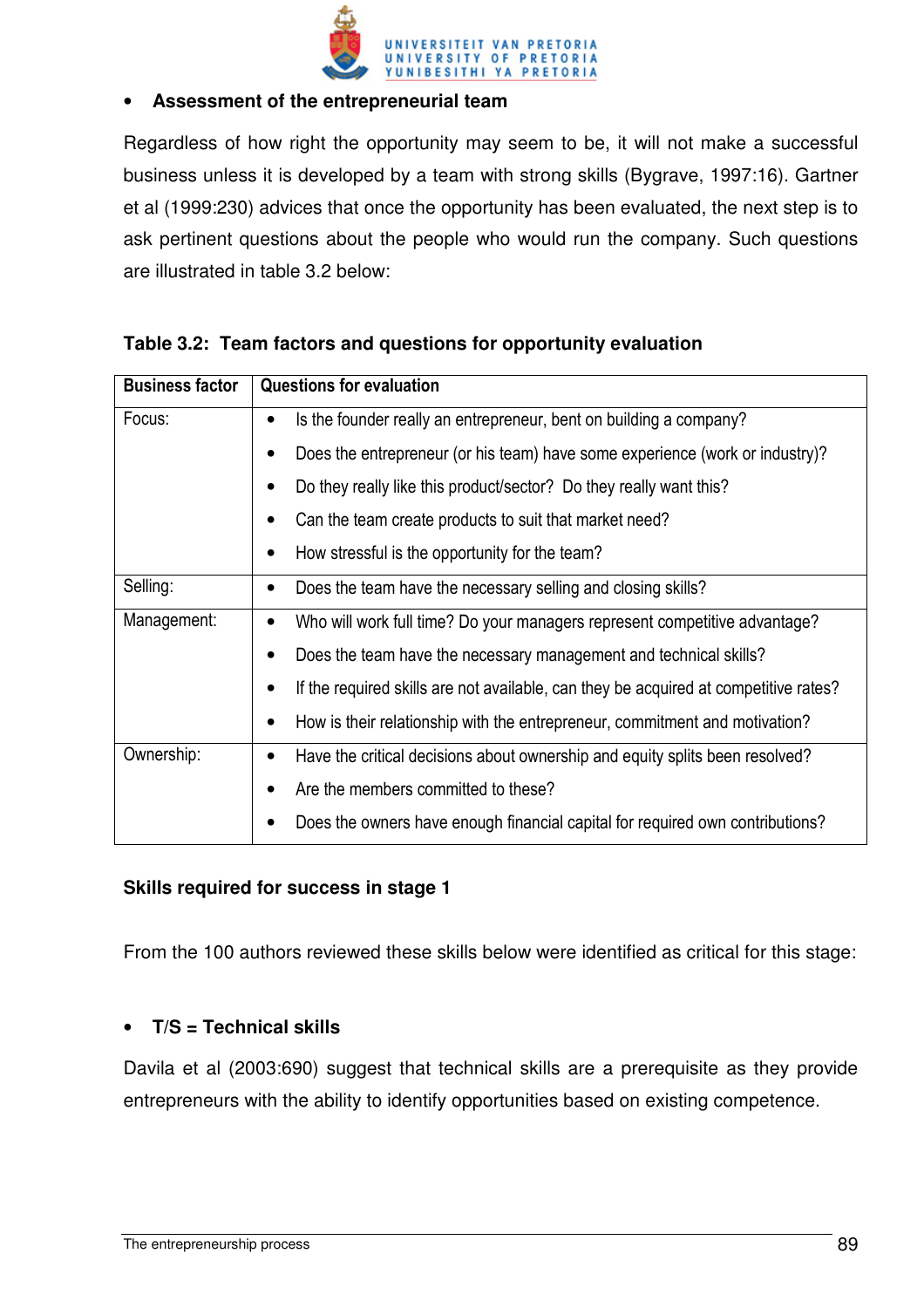

#### • **PC = Communication**

Guzman & Santos (2001:216) identify the ability to interact with individuals from many different backgrounds, plus interpersonal skills such as listening and persuasive communication as linked with success in the opportunity identification stage.

### • **PP = Problem solving**

Baron (2004b:221) argues that the abilities that are required for successful identification of a business opportunity include the capacity to solve everyday problems.

## • **PM = Motivation (need for achievement)**

Rwigema & Venter (2004:112) name personal motivation as one of the key success factors for systematically scanning and spotting the market opportunity.

## • **PA = Adaptability to change**

GEM (2003a:11) state that entrepreneurs who have adaptability to change have a higher probability of identifying opportunities.

## • **PT = Time management skills**

Morris & Zahra (2000:92) identify timing as crucial for identifying market opportunities.

#### • **BF = Financial management**

Erikson (2002:280) expresses that opportunity identification is dependant on skills that enable the nascent entrepreneur to accurately forecast financial estimates.

#### • **BH = Human resources**

Robertson et al (2003:311) says that the entrepreneur must be able to evaluate the opportunity and how it fits with the skills of the team.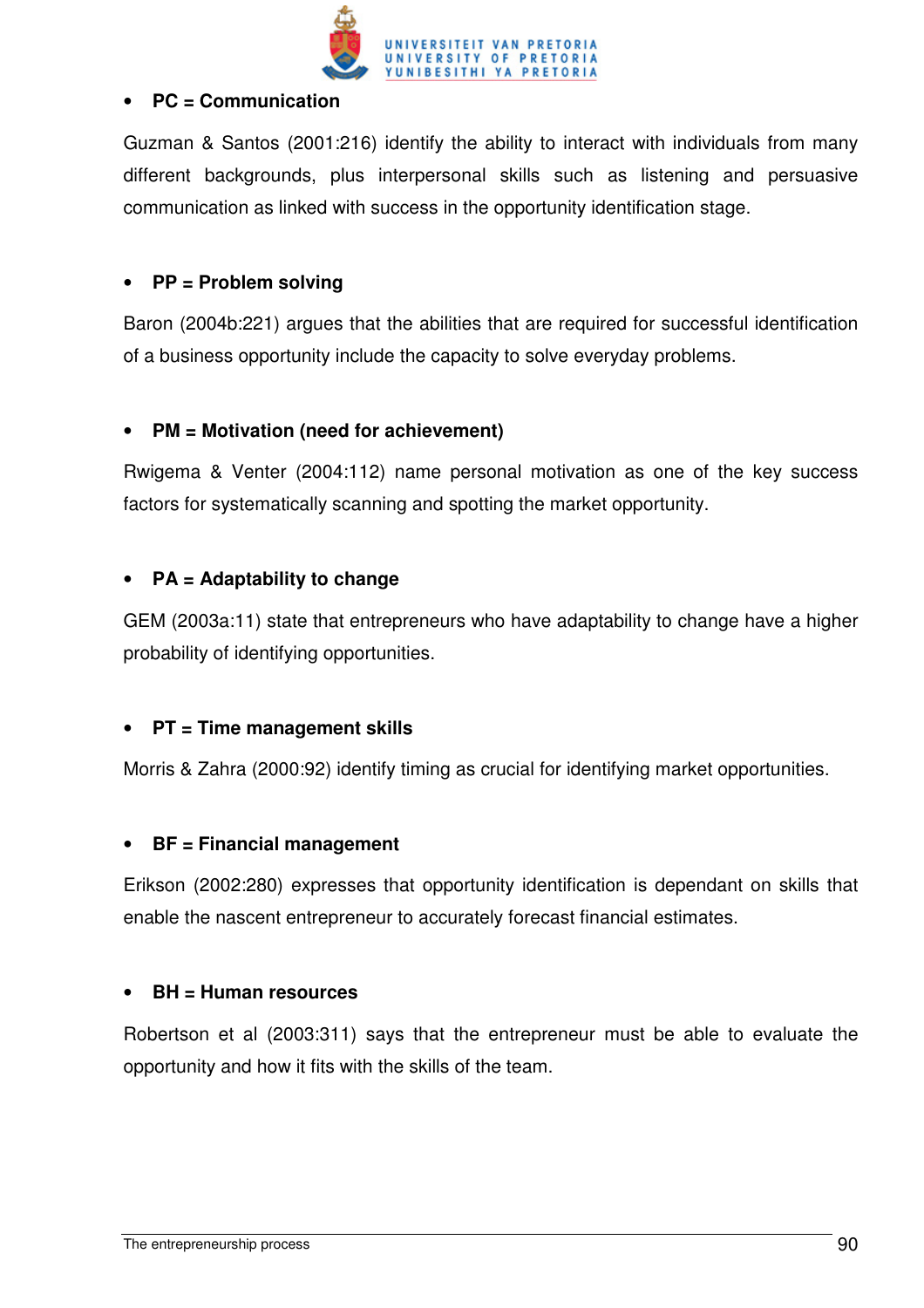

#### • **BM = Marketing**

Gartner et al (1999:230) declare that successful entrepreneurs have the abilities to identify niche markets, to identify the paying customers and to analyze competitors.

### • **BN = Networking**

Drakopoulou (2002:117) asserts that networking can facilitate successful opportunity identification as networks are pathways through which the firm can access opportunities.

## • **BP = Planning**

Lussier & Pfeiffer (2005:233) agree with Man et al (2002:127) perception that most successful entrepreneurs have skills that allow them to formulate strategic plans for setting up the business.

## • **BR = Research and development**

Hill & Stewart (2000:115) emphasizes that opportunity adaptability is linked to the firm's intelligence-gathering efforts, which include gathering, disseminating, sharing and acting on intelligence.

#### • **BI = ICT skills**

The OECD (2002a:16) notes that ICT skills allow the entrepreneur to access critical knowledge about markets, opportunities and businesses.

#### • **EC = Creativity**

Friedrich et al (2003:2) and Pretorius et al (2005a:56) support Schumpeter (1934) and Kirzner (1973) who deem creativity to be key for seeking business opportunities.

#### • **EI = Innovation**

Wickham (2001:38) supports Freel & Robson (2004:561) by recognizing that innovation is considered key to the identification of opportunities.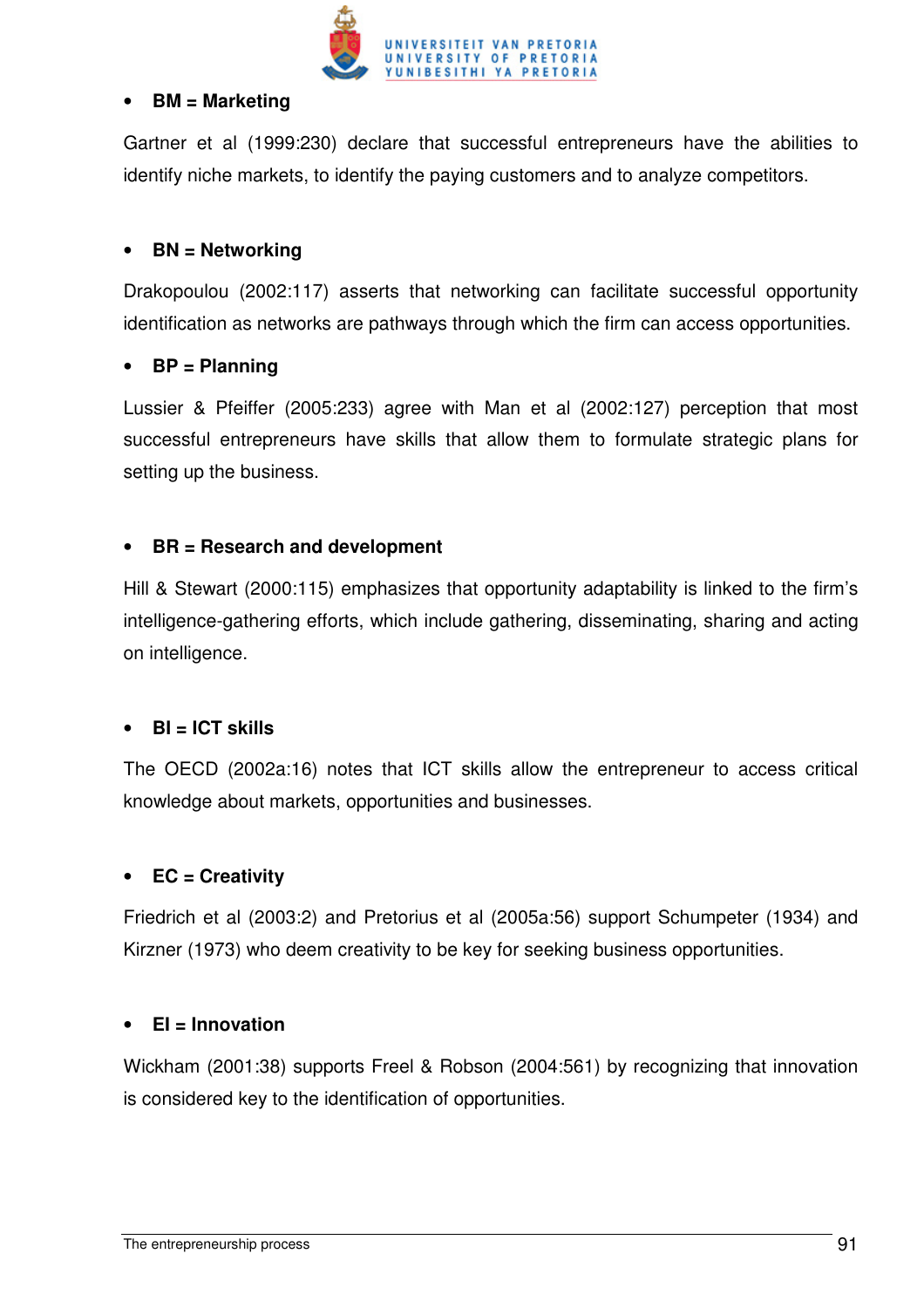

## • **EO = Opportunity recognition**

Ardichvili et al (2003:107) suggests that the ability to detect, identify, select, evaluate and develop the right business opportunities is key for success in this first stage. This is supported by Baron (2004a:170) who argue that successful entrepreneurs perceive opportunities hidden to others.

## • **EG = Ability to gather and control resources**

Bradley (2002:15) lists the ability to identify resources needed to pursue the identified opportunity and to conceptualize how the entrepreneur will secure these resources as important.

## • **ER = Calculated risk taking**

Baron (2004b:224) puts risk taking as a factor that influences the process of opportunity recognition and development. Rwigema & Venter (2004:175) agree t\with him that identifying, quantifying plus analysing potential uncertainties and envisioned risks linked with each opportunity identified is important for this stage.

Figure 3.4 below illustrates the number of times a skills category was cited by the 100 authors reviewed:



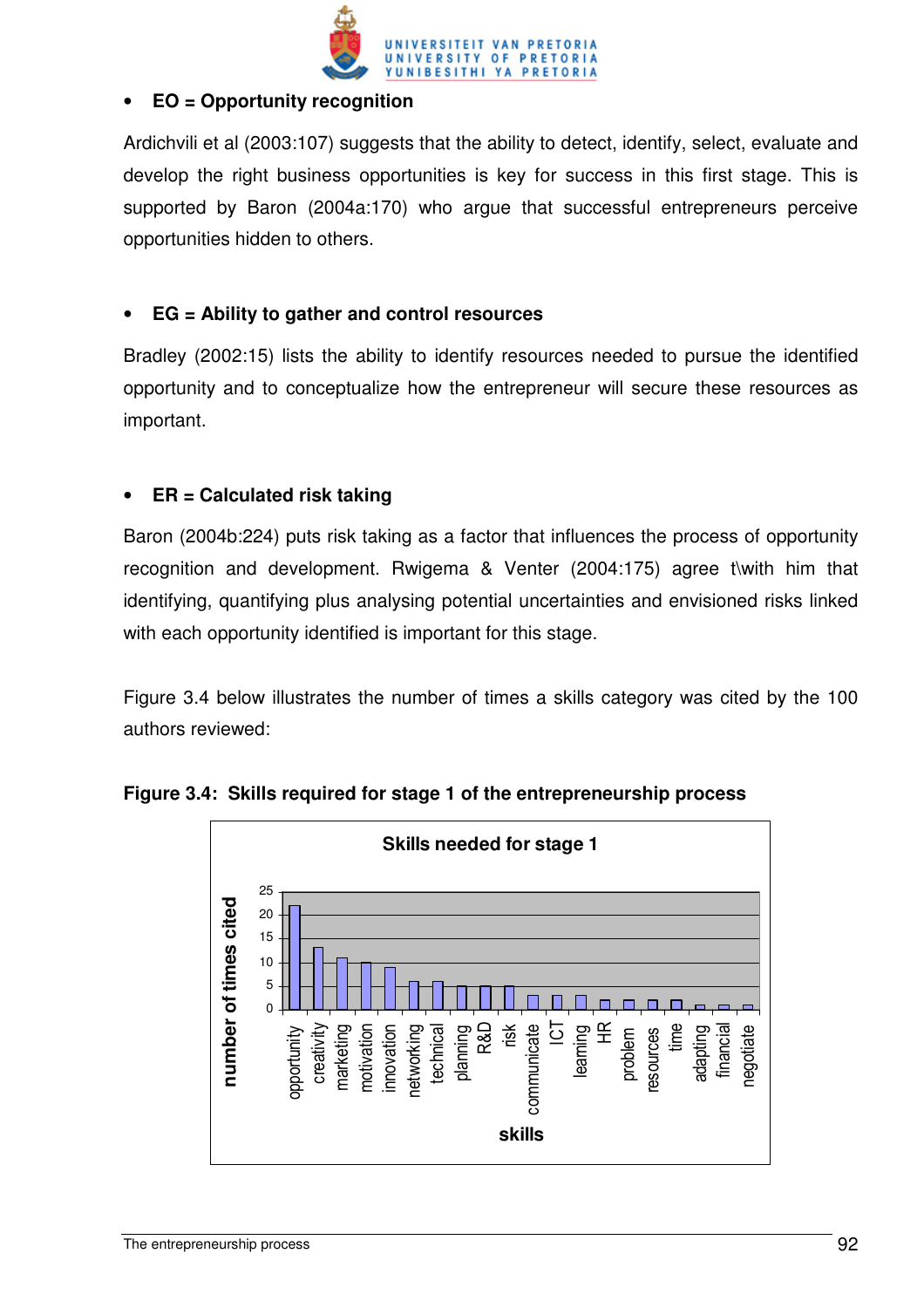

More than 10% of the 100 authors reviewed citing opportunity identification, creativity, marketing and motivation skills as important for stage 1 of the entrepreneurship process. This implies that the integrated model equation 2.21 ↑**E/P = F(key skills) x (1 + H(supporting skills))**, can be adapted such that the equation describing the key skills for this stage 1 will read as equation 3.1 below:

 $F(Key$  skills in stage 1) =  $[a.PM x m.EO x q.EC x t.BM)$  (3.1)

#### **3.3.2 Entrepreneurial Process - Stage 2**

Bygrave (1997:17) and Carter et al (1996:152) argues that the triggering/initialization stage can be divided into four main steps, namely the decision to become an entrepreneur, the developing the business plan, the assembling resources to create the organization, the developing of an organizational boundary and the exchanging of resources across that boundary.

#### • **Motivation to become an entrepreneur**

Baron (2004b:221) suggests that the initial and crucial step in this entrepreneurial process stage is the decision to become an entrepreneur. Many authors including Wickham (2001:35), Hisrich & Peters (2002:79), Nieman et al (2003:31) and Baum, Locke & Smith (2001:93) pronounce that the actual decision to become an entrepreneur is motivated by different factors that can be categorized into either the push (necessity) or pull (opportunity) factors. Watson et al (1998:224) endorses this and warns that motivation may also have a bearing on their ultimate success or failure in business.

#### • **Planning**

Wickham (2001:192) states that once the entrepreneur has formulated a strategy, it is time to formalize a business plan. Hisrich et al (2005:42) agree with Nieman (2006:20) that a good business plan is essential to exploiting the defined opportunity and determining the resources required, obtaining those resources and successfully managing the resulting venture.

Dollinger (1999:134) articulates that proper planning is important for the development iof a good business plan. Figure 3.5 below demonstrates the process of planning as illustrated by Baard & van den Berg (2004:3):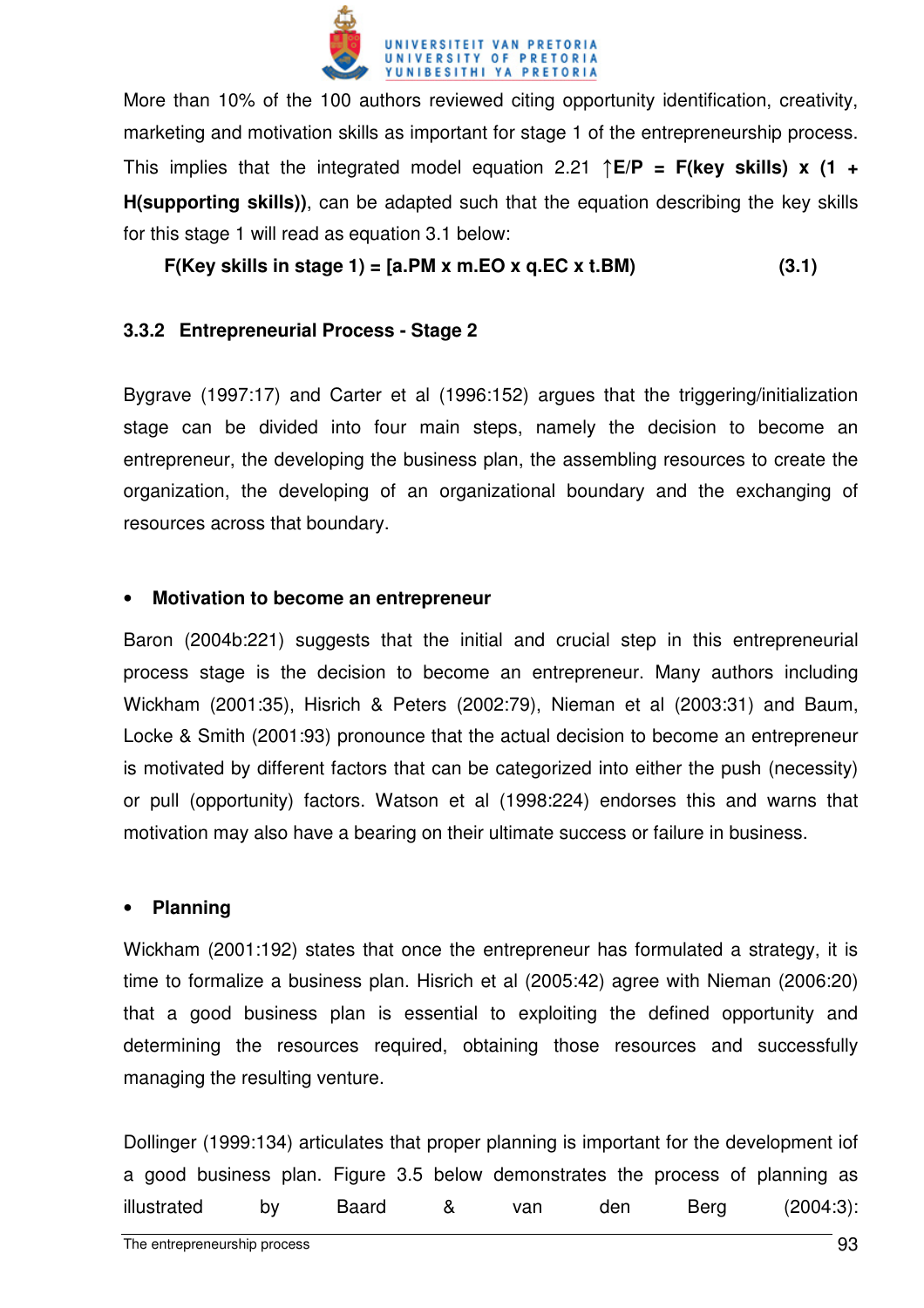





Source: Baard & van den Berg (2004:3)

#### • **Gathering resources**

Hellman (2007:81) declares that once the entrepreneur has carefully assessed all the required resources and strategies into a business plan, the next thing is to gather the resources needed for addressing the opportunity. Gartner et al (1999:216) considers the acquiring of resources to be as important as opportunities discovered, because in the absence of the key resources the entrepreneurial process is likely to result in failure. Hisrich & Peters (2002:42) pronounce that it is the entrepreneurs' responsibility to attract resources that are sufficiently strategic, valuable or rare.

Company resources can be divided into six key ingredients:

- Technical know-how, which assists in the production of a quality product or offering of a service (Rwigema & Venter, 2004:180).
- Finance including equity, cash and borrowing power (Ayotte, 2007:161).
- Physical assets including buildings, equipment, machinery and vehicles (McMahon, 2001:10; Vesper 1982:327).
- Human resources including motivated employees with skills, training, experience, emotional and intellectual abilities (Kodithuwakhu & Rosa, 2002:435).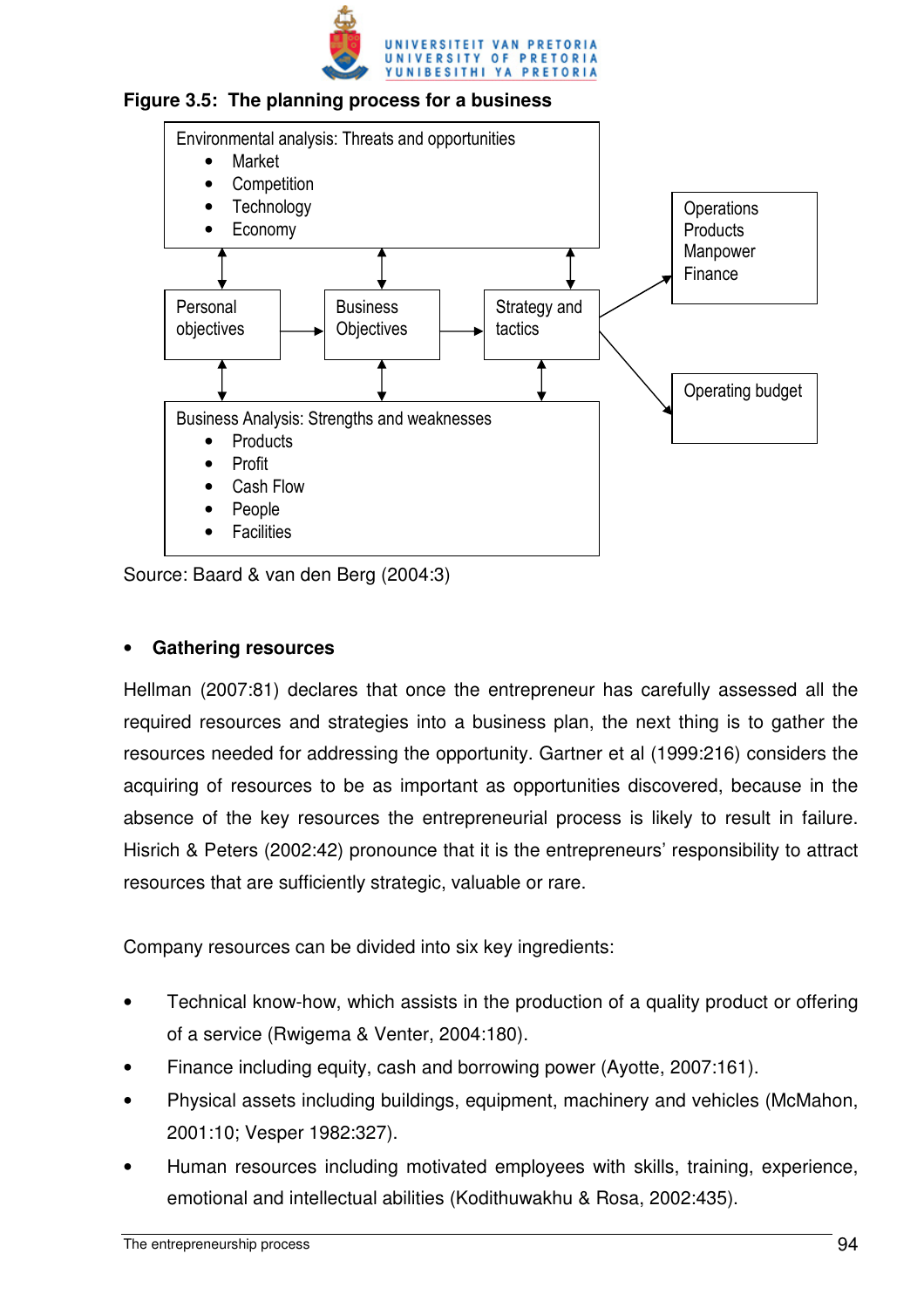

Intangible resources including information, networks, protected patents, unique technology and brand reputation (Morris & Zahra, 2000:93).

#### **Skills required for success in stage 2**

To complete this triggering/initializing stage successfully the entrepreneur and his/her team need to have skills that will enable them to do most of the activities outlined above. From the 100 authors reviewed the following skills were identified as key for this stage:

#### • **Technical skills (T/S)**

Perks & Struwig (2005:178) assert that technical skills are a precondition for successfully starting a business. This is supported by Tustin (2001:83) who states that inadequate technical proficiency are the most prominent reasons for start-up failure.

#### • **PP = Problem solving**

Davila et al (2003:700) note that problem-solving abilities allows entrepreneurs to overcome challenges rife in the start-up stage and therefore are key to successfully starting a small business.

#### • **PN = Numeracy and literacy**

Tustin (2003:26) puts forward that to set up an SME, it is critical that SMEs owners must be able to read and write. Addis (2003:152) warns that low levels of literacy threaten economic performance.

#### • **PC = Communication skills**

Addis (2003:153) counsels that having spotted an opportunity, the SME owner needs basic good communication skills to convince funders and employees to be part of the venture.

#### • **PM = Motivation (need for achievement)**

Nasser et al (2003:396) affirm McClelland (1987:221) and Timmons (1999:38) who deem that motivation (and the related 'need for achievement', self confidence and self efficacy) is considered key factors during SME startup as it determines the entrepreneurial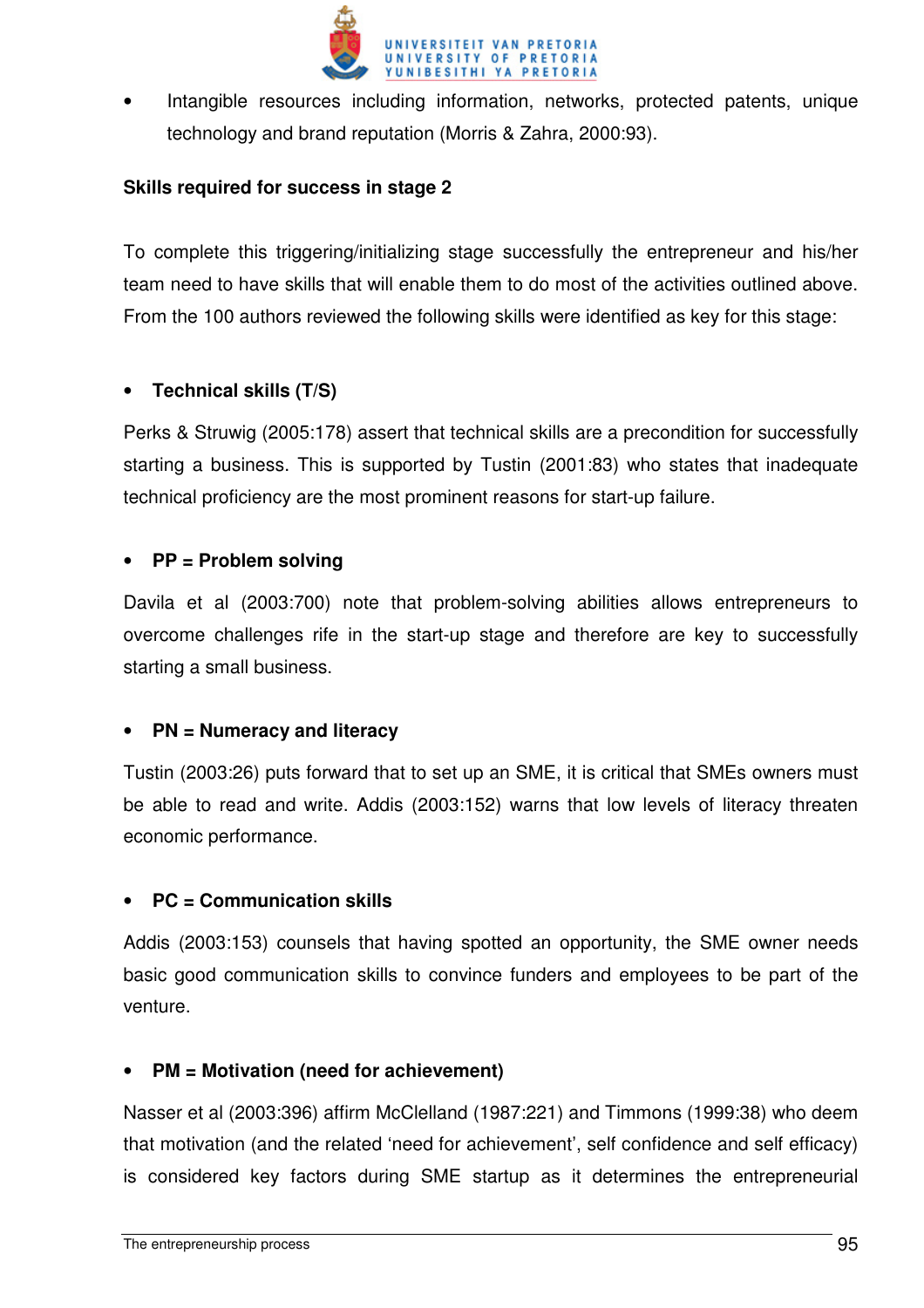

intention and the chances that those intentions will be converted into action. Robertson et al (2003:313) agrees and cautions that a business will neither start up nor succeed without motivation.

### • **PA = Adaptability to change**

Mazzarol et al (1999:49) posit that the key to success in setting up of new ventures is in continuous adaptation and tolerance of ambiguity. Within the context of start-up, adaptation refers to the founders' willingness and ability to make appropriate adjustments to the business concept as the venture evolves from an initial business idea, to the business plan and finally to an operational enterprise (Morris & Zahra, 2000:94).

## • **PL = Learning abilities**

Man et al (2002:127) say that the ability to adapt is a function of the individual entrepreneur and his/her ability to learn.

#### • **PD = Decision-making skills**

Baron (2004b:221) states that the key to successfully starting a new venture lies in the ability to make fast but accurate decisions.

## • **PG = Negotiating skill**

Rwigema & Venter (2004:33) reason that negotiation and persuasion skills are key skills necessary to start a business.

#### • **BF = Financial management**

Strydom & Tustin (2003:11) conclude that entrepreneurs who successfully start-up new ventures have adequate financial management skills that enable them to accurately estimate their resource needs, to understand the financial terminology that investors and venture capitalist use and to indicate that the proposed venture can make on average 5% profit to be able to re-compensate their investors and cover the staff's salary.

#### • **BH = Human resources**

Carter et al (1996:156) surmise that to successfully start a small business, the entrepreneur must be able to organize a team, to retain suitable staff, to match employee with operational needs and facilitate the adoption of an organizational vision, strategy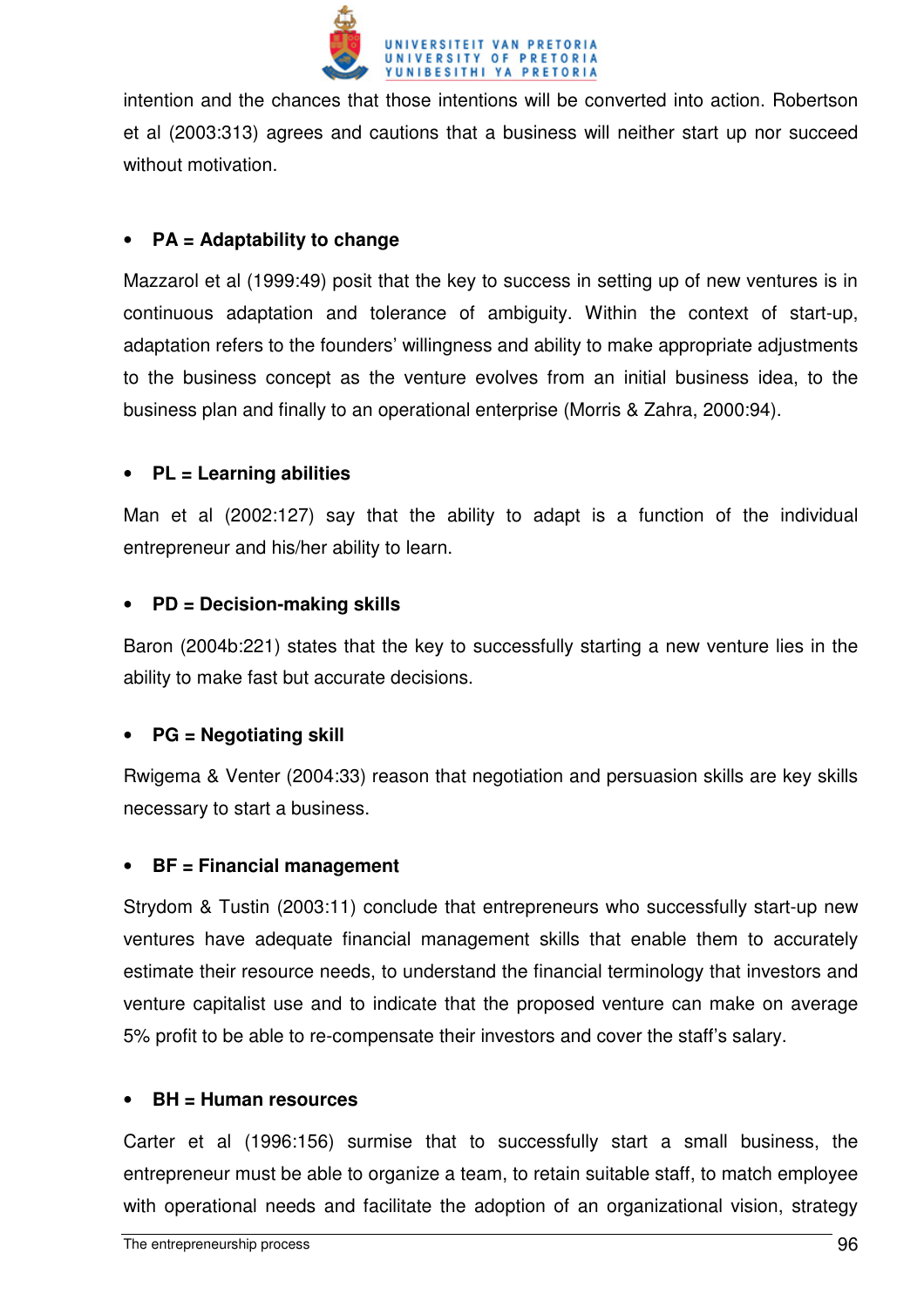

and goal. This is supported by Clover & Darroch (2005:243) and MacMahon & Murphy, (1999:27) who warns that lack of human resource management skills is cited as a key factor constraining business start-up.

#### • **BL = Legal**

Gartner et al (1999:219) articulate that successful entrepreneurs seek advice from lawyers and normally form legal entities. Ahwireng-Obeng & Piaray (1999:78) agrees inferring that most potential entrepreneurs are either naive or uninterested in laws, taxation and regulations, and this normally affects their SME start-up negatively.

## • **BM = Marketing**

Rwigema & Venter (2004:252) warns that poorly defined markets and insufficient market environment analysis can result in limited planning for start-up.

## • **BN = Networking**

Many authors including Jack & Robson (2002:1) and Senjem & Reed (2002:1) have indicated that entrepreneurial networks are important for the mobilization and acquisition of scarce resources that are crucial to starting and developing a business. Drakopoulou (2002:117) asserts that networks can provide human contact, preventing the loneliness that comes with working alone.

## • **BP = Planning**

Pretorius & Shaw (2004:224) state that most successful ventures have business plans. A realistic goal oriented business plan is perceived as the most essential document to be prepared by the entrepreneur when setting up a business, as it describes the fits and gaps between resources, opportunity and the entrepreneur; it maps the way forward for the business development and it is used to present a business case to financiers for application for finance (Hisrich & Peters, 2002:227; Mughan et al, 2004:428).

## • **EM = Role model interpretation**

Friedrich et al (2003:2) agree Honig (1998:37) that exposure to relevant role models makes the act of initializing the entrepreneurship process seems much more doable.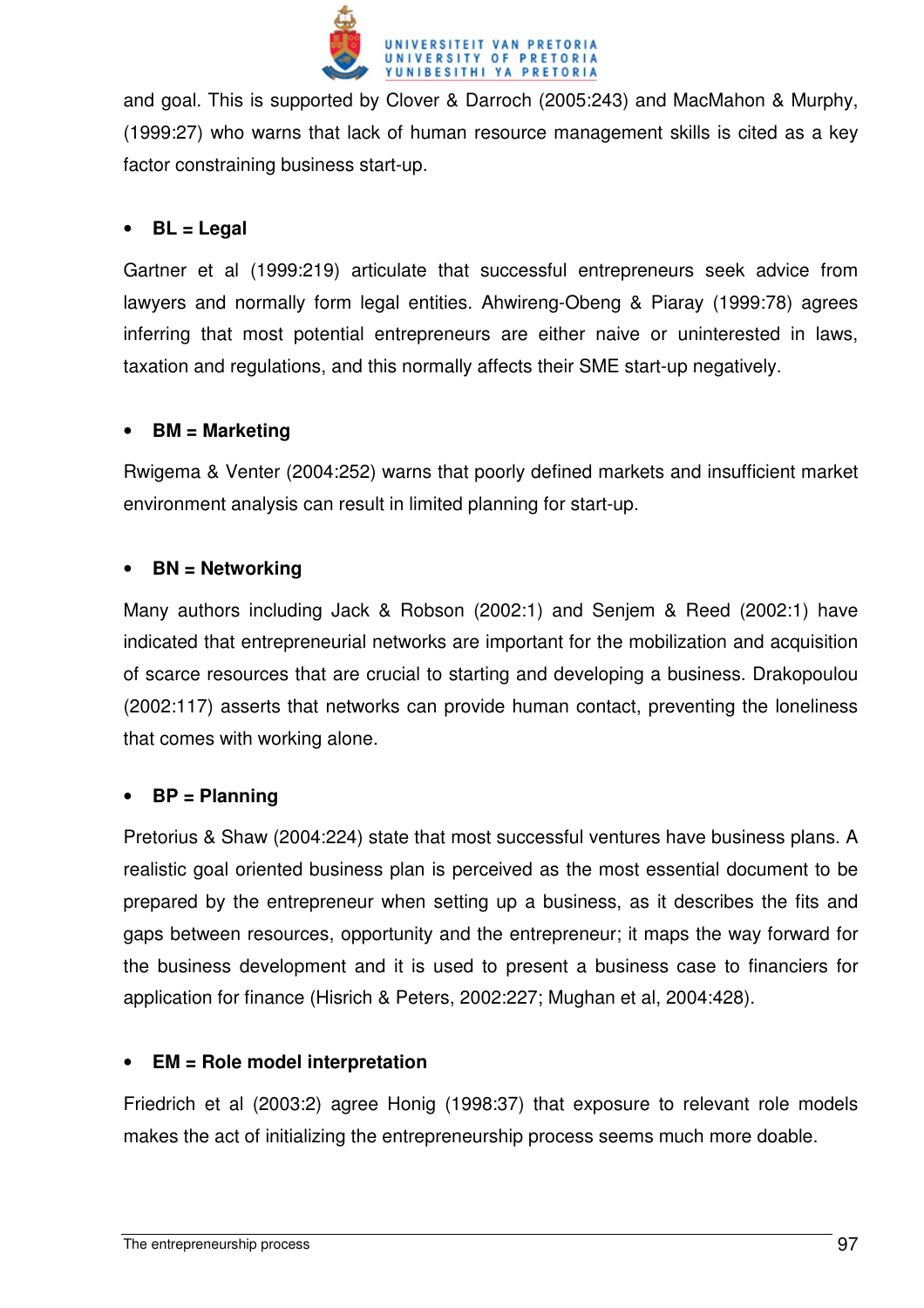

#### • **EG = Ability to gather and control resources**

Ligthelm & Cant (2002:9) identifies efficient abilities to identify, seek, secure, capitalize on and control critical yet scarce resources as key to the success of the venture start-up phase. The inability to secure resources has cited as one of the main reasons leading to failure in entrepreneurial start-ups (McMahon, 2001:17).

### • **ER = Calculated risk taking**

Markman & Baron (2003:290) observes that entrepreneurs pursue business without fully knowing how the market will react and whether their new products or services will succeed. Successful entrepreneurs have the ability to take calculated risks and to avoid the cognitive bias of underestimating the amount of risk involved in starting a new venture (Baron, 2004a:172).

Figure 3.6 below illustrates the number of times a skills category was cited by the 100 authors reviewed:





More than 10% of the 100 authors reviewed citing motivation, securing resources, networking and planning skills as important for stage 2 of the entrepreneurship process. This implies that the integrated model equation 2.21 ↑**E/P = F(key skills) x (1 + H(supporting skills)),** can be adapted such that the equation describing the key skills for this stage 2 will read as equation 3.2 below:

$$
F(Key skills in stage 2) = [a.M x q.EG x z.BN x \beta.BP]
$$
 (3.2)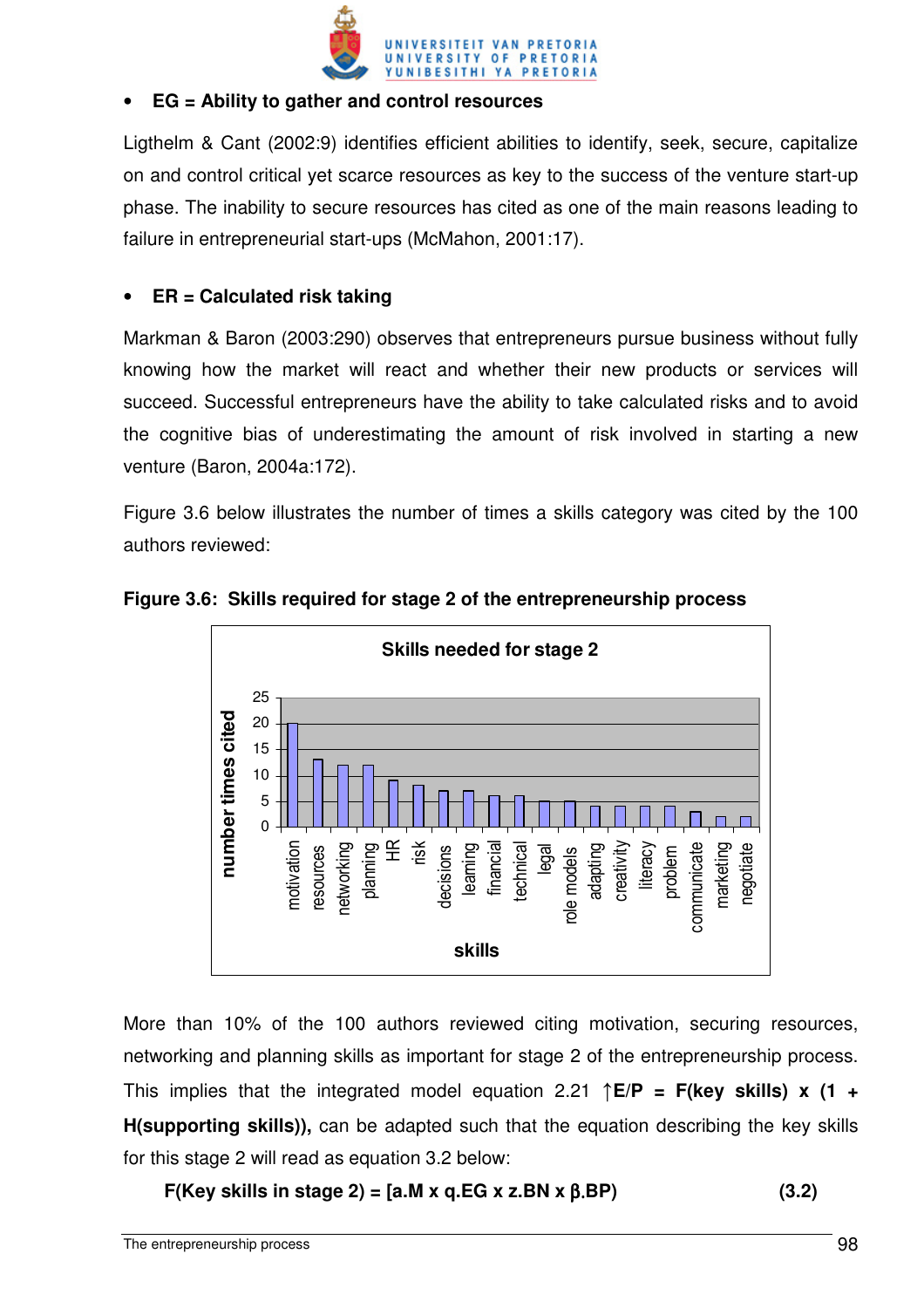

#### **3.3.3 Entrepreneurial Process - Stage 3**

Hisrich et al (2005:2) argues that after the resources are acquired the entrepreneur must use them to implement the business plan. Implementing literally means executing the vision and putting it into action (Oxford, 2005). Rauch & Frese (2000:3) define "action" as consisting of goal development, goal redefinition, detailed planning, execution with quality action, monitoring the plan, processing feedback and developing visions for future.

The activities undertaken in this stage include creating the organizational capabilities; implementing a management style in order to grow managerial competencies; setting up production processes, structures and systems; quality control; waste elimination and cost effectiveness; dealing with distributors and suppliers; selling to customers; collecting the finance; resolving operational problems; fending off competitors; steering the organization towards its goals and determining the key variables for success (Gartner et al, 1999:215; Hisrich et al, 2005; Man et al, 2002:127; Rwigema & Venter, 2004:40).

The tasks undertaken in this "implementation" step of the entrepreneurship process can be categorized into the four principles of management, namely planning, organizing, leading and control (Nieman, 2006:19).

#### **Skills required for success in stage 3**

It is one thing to be aware that entrepreneurial opportunities exist but a significantly different matter to have the skills to exploit these opportunities and manage the resulting venture (McCline et al, 2000:88; Hisrich et al, 2005:2). From the 100 authors reviewed the following skills were identified as needed for this stage:

#### • **Technical skills (T/S)**

Nieuwenhuizen & Kroon (2003:132) agree with Nieman (2001:446) and Rogerson (2001a:136) that technical business knowledge is a key firm factor affecting successful business performance. Cornwal & Naughton (2003:67) concurs with Czinkota & Ronkainen (2003:50) that no entrepreneur whose technical competence is in question can be successful because the entrepreneur must be able to create an excellent product.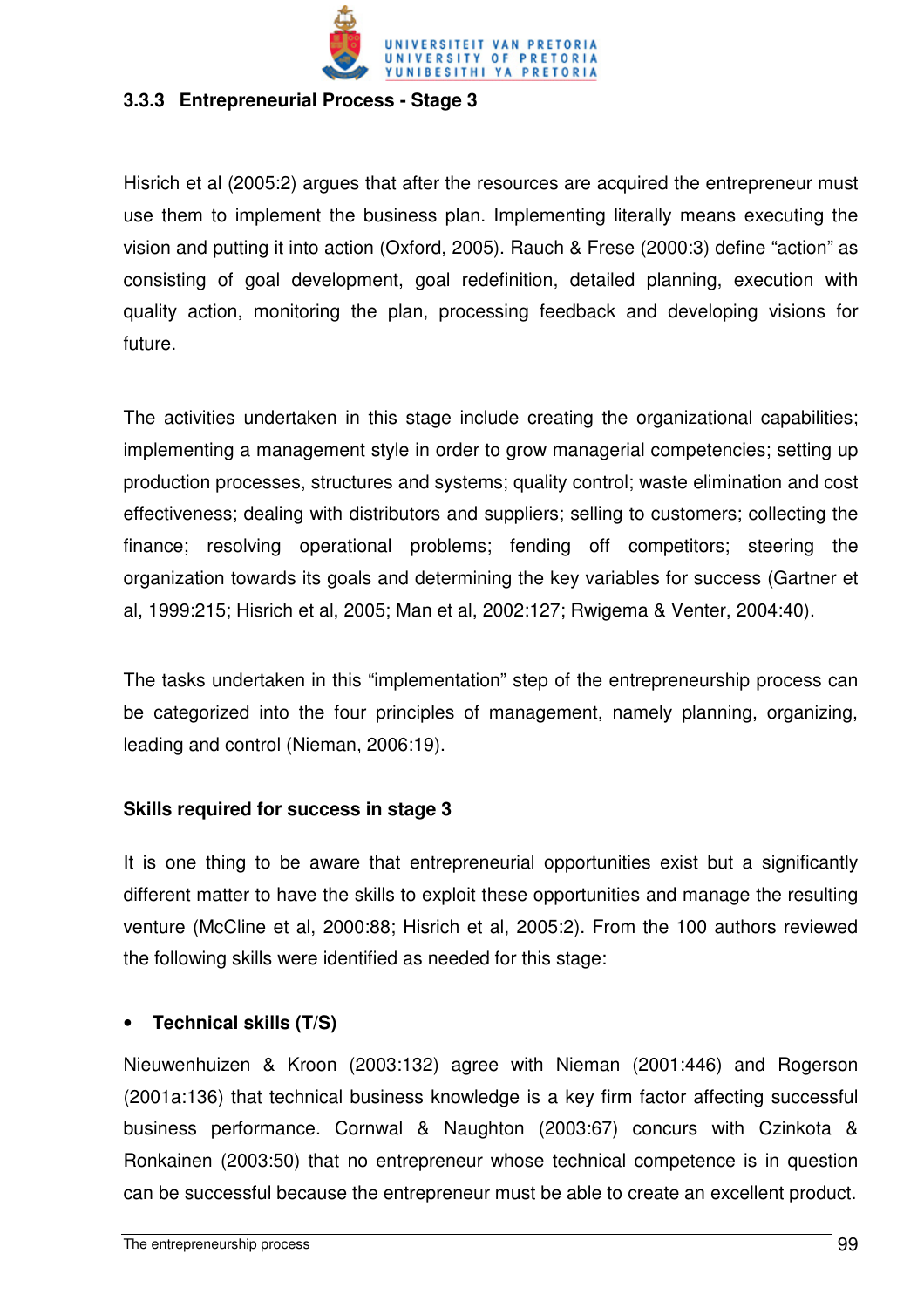

#### • **PP = Problem solving**

Nieuwenhuizen & Kroon (2002:159) conjecture that successful entrepreneurs have the ability and perseverance to solve numerous problems, obstacles, challenging circumstances and difficulties in everyday management of the business.

### • **PD = Decision making skills**

Baard & van den Berg (2004:4) agree with Man et al (2002:127) that successful entrepreneurs have the ability to swiftly make important decisions required to implement their dreams, to allow the firm to accomplish its goals, to maintain the business as a going concern and to manage risk.

## • **PM = Motivation (need for achievement)**

Many authors have stated that entrepreneurial success is a function of achievement motivation and related self efficacy, positive attitudes and commitment (Baron, 2003:254; Nieman, 2001:446; Darroch & Clover, 2005:325; Pretorius et al, 2005a:57).

### • **PT = Time management**

Orser, Hogarth-Scott & Riding (2000:47) argue that managing scarce time is crucial for business performance a scarce resource for the SME. The inability to adhere to time constraints has been cited as a factor contributing to failure (Ligthelm & Cant, 2002:41).

#### • **PG = Negotiating skills**

Hankinson (2000:94) found that persuasion and negotiation skills were important for business performance.

#### • **PC = Communication skills**

Nieman & Bennet (2006:99) conclude that active listening, clear information and comprehensible communication are very important for optimal business performance.

#### • **PA = Adaptability to change**

The rate of change in business gets ever faster and technological innovation progresses at a relentless pace (Gadenne, 1998:37). MacMahon & Murphy (1999:27) agrees with Watson et al (1998:230) that this implies that entrepreneurial success is a function of the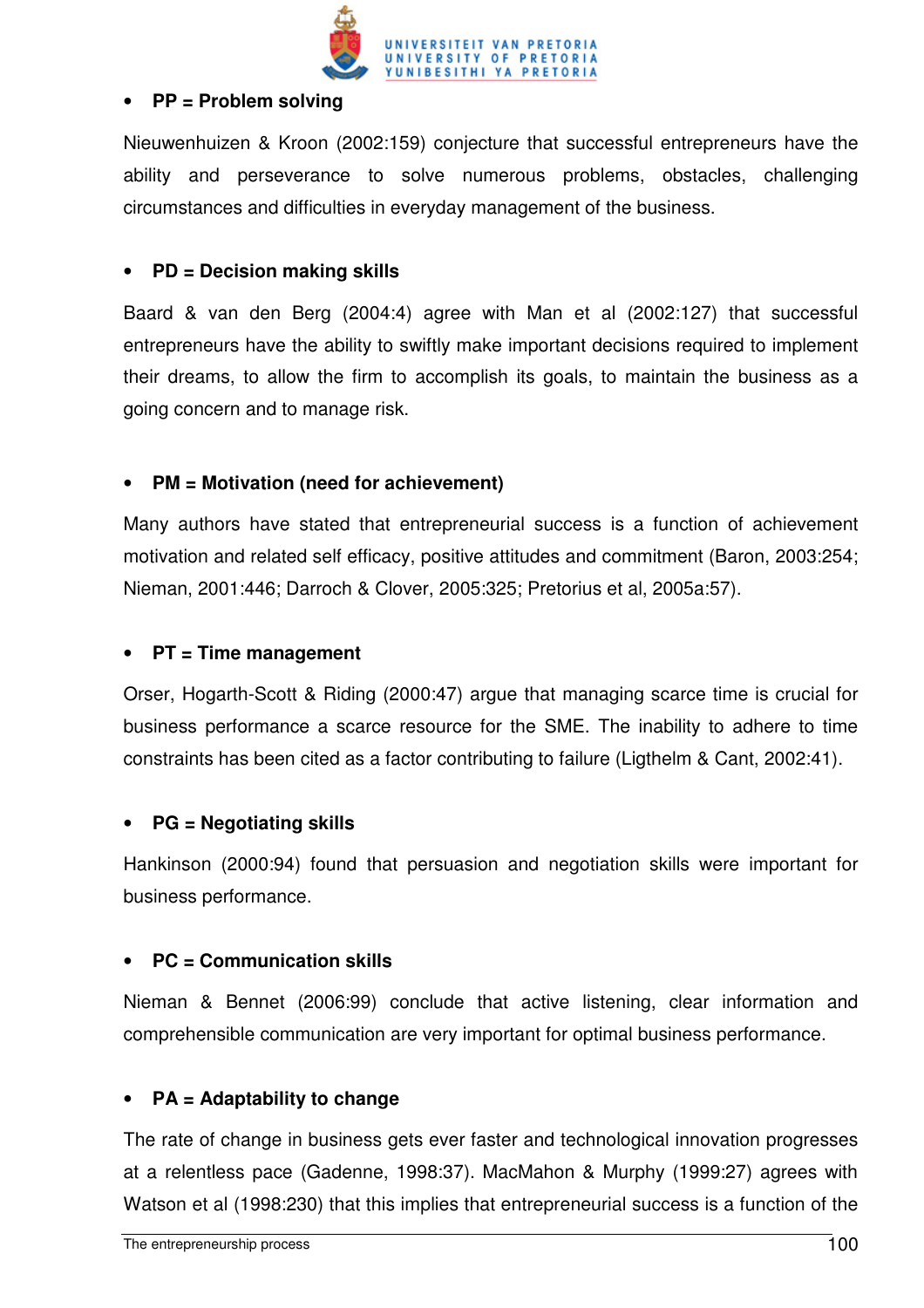

capacity to being quick and nimble; being fast and flexible; keeping an open mind plus responding to and managing change.

## • **PL = Learning abilities**

Kodithuwakhu & Rosa (2002:443) agree with Nieman (2001:446) successful entrepreneurs are capable and efficient managers who take advice from experts and learn quickly from mistakes and from experiences.

#### • **BB = Business systems management**

Mughan et al (2004:424) identify business processes and systems management skills as one the key enablers of business excellence. Sackett et al (2003:299) argue that all SMEs need to have a clear understanding of how their own business works and to have the ability to rapidly assess and define the business processes of their partnering organizations and competitors. GEM (2003a:12) and McMahon (2001:17) supports this and cites record keeping skills in particular as one of the business skills necessary to run a small business.

#### • **BG = General management**

Dockel & Ligthelm (2005:61) identify general management skills are one of the key factors in the entrepreneurial performance formulae. SME failure is often due to a lack of general managerial experience (Viviers et al 2001:11; Clover & Darroch, 2005:244; Nieman, 2001:446).

#### • **BF = Financial management**

As an SME progresses through various lifecycle stages, the financial dimensions of its operations tend to become more problematic (Nieuwenhuizen & Kroon, 2003:137; Perks & Struwig, 2005:179). Mughan et al (2004:424) concur with Delmar et al (2001:18) that financial management is one of the key business skills necessary to run an SME. Financial management issues that have been cited as skill-based factors negatively influencing performance and success of SMEs included the following:

- Inappropriate pricing strategy (Ligthelm & Cant, 2002:9).
- Inadequate bookkeeping knowledge and systems (Fielden et al, 2000:300).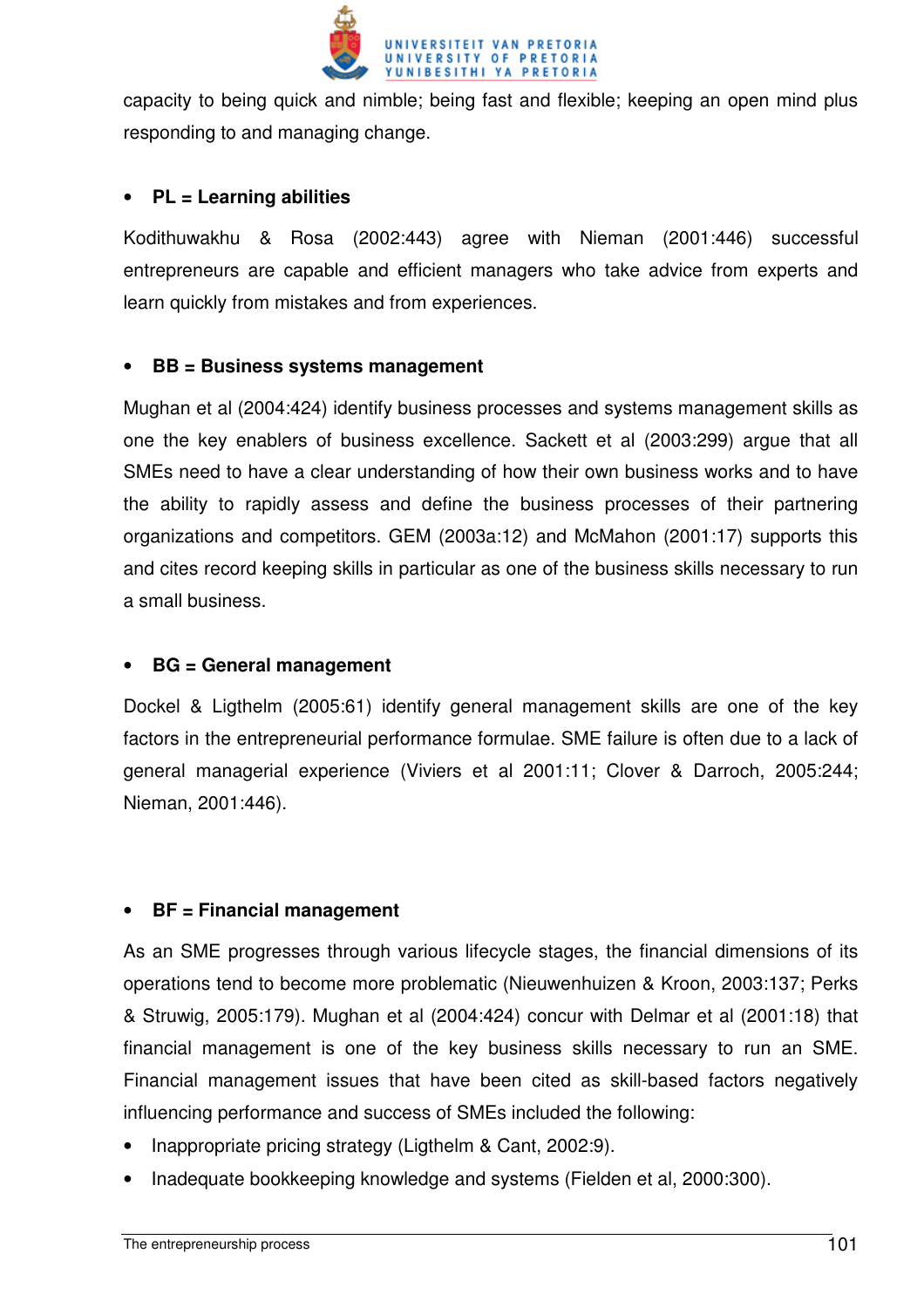

- Lack of proper accounting (Gartner et al, 1998:225).
- Lack of adequate financial controls and monitoring (Viviers et al, 2001:6; Strydom & Tustin, 2003:2).
- Inadequate credit and debtors policies and controls (GEM, 2003a:12; Nieuwenhuizen & Kroon, 2003:129).
- Poor working capital management (Ladzani & van Vuuren, 2002:158).
- Poor Inventory control (Lean & Tucker, 2000).
- Lack of supplier credit (Perks & Struwig, 2005:179).
- Cash flow problems (Bygrave, 1997:23).
- Failure to reach income targets (Mughan et al, 2004:429).
- Large operation expenses (Strydom & Tustin, 2003:4).
- Excessive fixed costs (Viviers at al 2001:5; Tustin, 2001:17).
- Insufficient profits (Watson et al, 1998:230).
- Owner manager withdrawing too much cash (Deakins & Freel, 1998:148; Kodithuwakhu & Rosa, 2002:460).

## • **BH = Human resources management skills**

Nieman (2001:446) emphasizes that those skills that help dealing with employee relations is one of the key skills required for successfully running a new business. Indeed, growing evidence suggests that the inability to successfully manage human resource issues is an important factor in the ventures ultimate failure (Baron, 2003:253).

Human resource management aspects that were cited as factors negatively influencing performance and success of SMEs included the following:

- Non-availability of suitably skilled personnel with specific management skills (Nieman 2006:20).
- Failure to recruit relevant, trained or experienced workforce (McMahon, 2001:17; Kodithuwakhu & Rosa, 2002:462).
- Inadequate labour capacity, as staff get by with general knowledge until assigned new specific roles and functions (Thornhill & Amit, 2003:498; Tustin 2001:5).
- Inability to motivate and retain a competent workforce (Luiz, 2002:67; Hankinson, 2000:94; Mazzarol, 2003:27).
- Poor training of workers and lack of skills development plans to ensure that the team acquires entrepreneurial competencies (Fielden et al, 2000:302; Way 2002:766).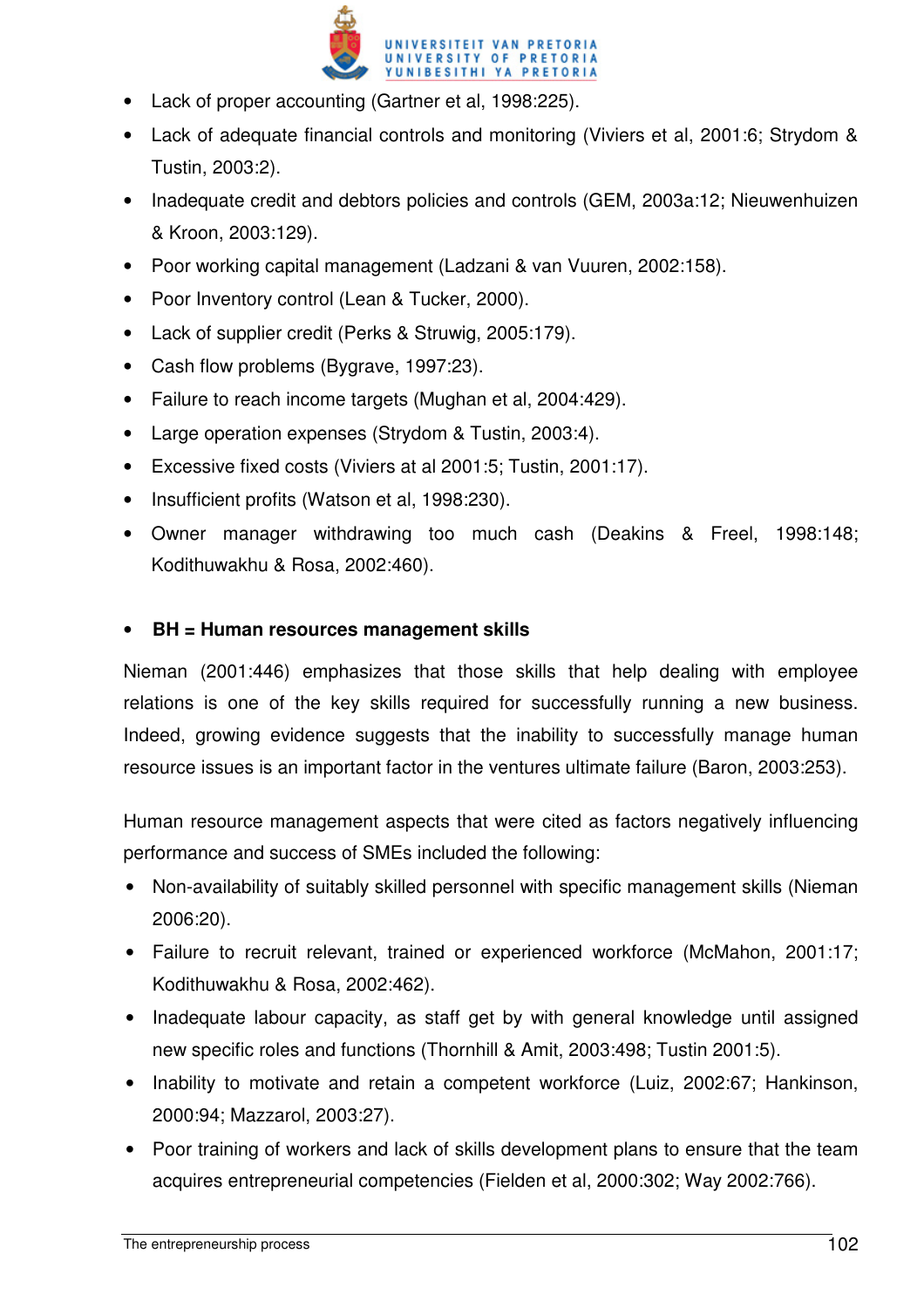

- Inadequate management structure, leading to the inability to make effective decisions, lead or delegate authority (Yusof & Aspinwall 2000:283; Hudson, Smart & Bourne 2001:1105).
- Inability to deal with conflict, worry and stress (Thornhill & Amit, 2003:498; Glancey et al,1998:265).
- Inability to create attractive working conditions, leading to low staff morale and reduced personal loyalty to the SME (Bygrave, 1997:26).
- Inability to clarify job, roles, performance review and compensation processes (Ligthelm & Cant, 2002:7; Viviers et al 2001:20).

## • **BI = ICT skills**

While ICT may not seem like a central concern to entrepreneurs that need a good business plan and seed funding more than they need a computer (McMahon 2001:17), today's information society requires that most SME have some level of ICT use integrated into their businesses (Romijn, 2001:57).

Marri et al (2003:152) agrees with the OECD (2002b:13) report that ICT is being used predominantly as a means to increase managerial competence towards efficiency and business performance. Chapman et al (2000:354) and Nasser et al (2003:397) conveys that the use of ICT can result in higher profit ratios due to improved access to information, enhanced networking, increased access to markets and crucial linkages with local businesses, as well as the reduction of client bad debts.

#### • **BM = Marketing**

Hankinson (2000:94) argues that marketing is one of the key skills needed by SMEs. Many entrepreneurs are "technically very proficient," but lack the sales and marketing know-how necessary to sell their product (Bradley, 2002:15; Freeman, 2000:374).

#### • **BN = Networking**

Jack & Robson (2002:1) assert that networking issues have been cited as factors influencing SME success. Networking assists business venture performance through peer advice, access to complementary skills, information sharing and discussing solutions to common problems encountered during the running of SMEs (Ladzani & van Vuuren, 2002:160).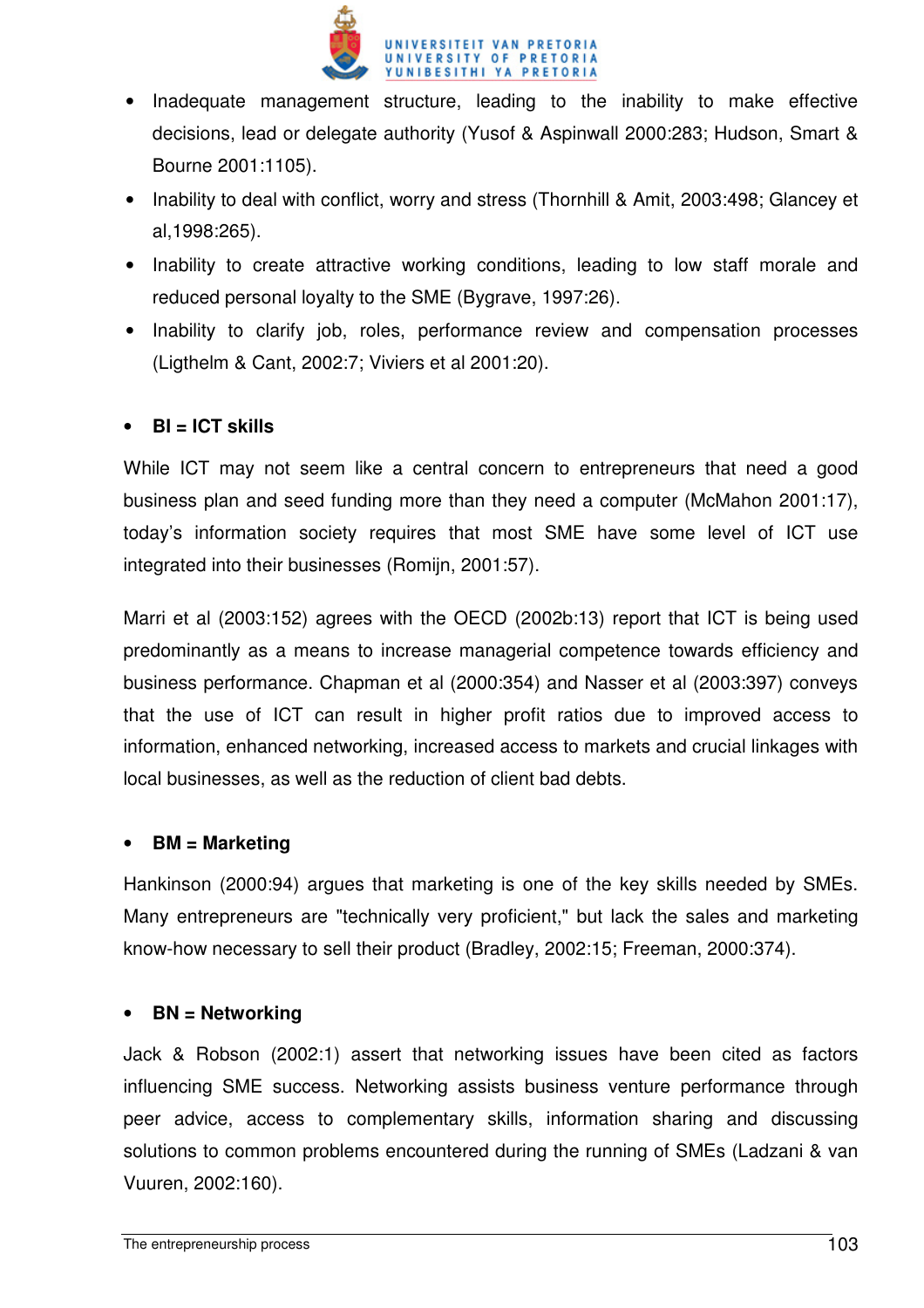

#### • **BO = Operational**

Gruber (2002:197) argues that one of the bigger challenge for the SME founder is having to deal with the usual day-to-day business operations and at the same time build a viable organization. The operational skills necessary for successful running of SMEs include mastering production skills, quality assurance, acceptable productivity and related performance monitoring, as well as capacity management to enhance the use of existing capacity (Czinkota & Ronkainen, 2003:50; YTKO, 2003).

#### • **BP = Planning**

Miller et al (2003:223) indicate that planning (goal setting, systematic planning, greater planning sophistication, focused strategies and action plans) has a strong positive effect on the financial performance and has been positively related to business success. Lack of planning, poor planning, lack of written plans and prioritizing are often cited as factors leading to failure of SMEs (Orser et al, 2000:47).

## • **BV = Value chain management**

Nieuwenhuizen & Kroon (2002:159) state that successful SMEs strive to keep good supplier and value chain relationships. On the other hand, problems with resource suppliers including inventory turnaround time, quality control and securing credit from suppliers have been cited as factors leading to failure of the SME (Fielden et al, 2000:301).

#### • **EC = Creativity**

The ability to be creative is very important for successful business performance in a competitive and increasingly demanding world (Pretorius et al, 2005a:56; Nieuwenhuizen & Kroon, 2003:139; Hankinson, 2000:94).

#### • **EI = Innovation**

Man et al (2002:127) puts forward that successful entrepreneurs have the ability to innovate in the light of the fast-changing environment. Thus most successful SMEs incorporate innovation for new ideas, opportunities, services, products and processes as they implement their business plans (Pretorius et al, 2005a:56; Rwigema & Venter, 2004:112).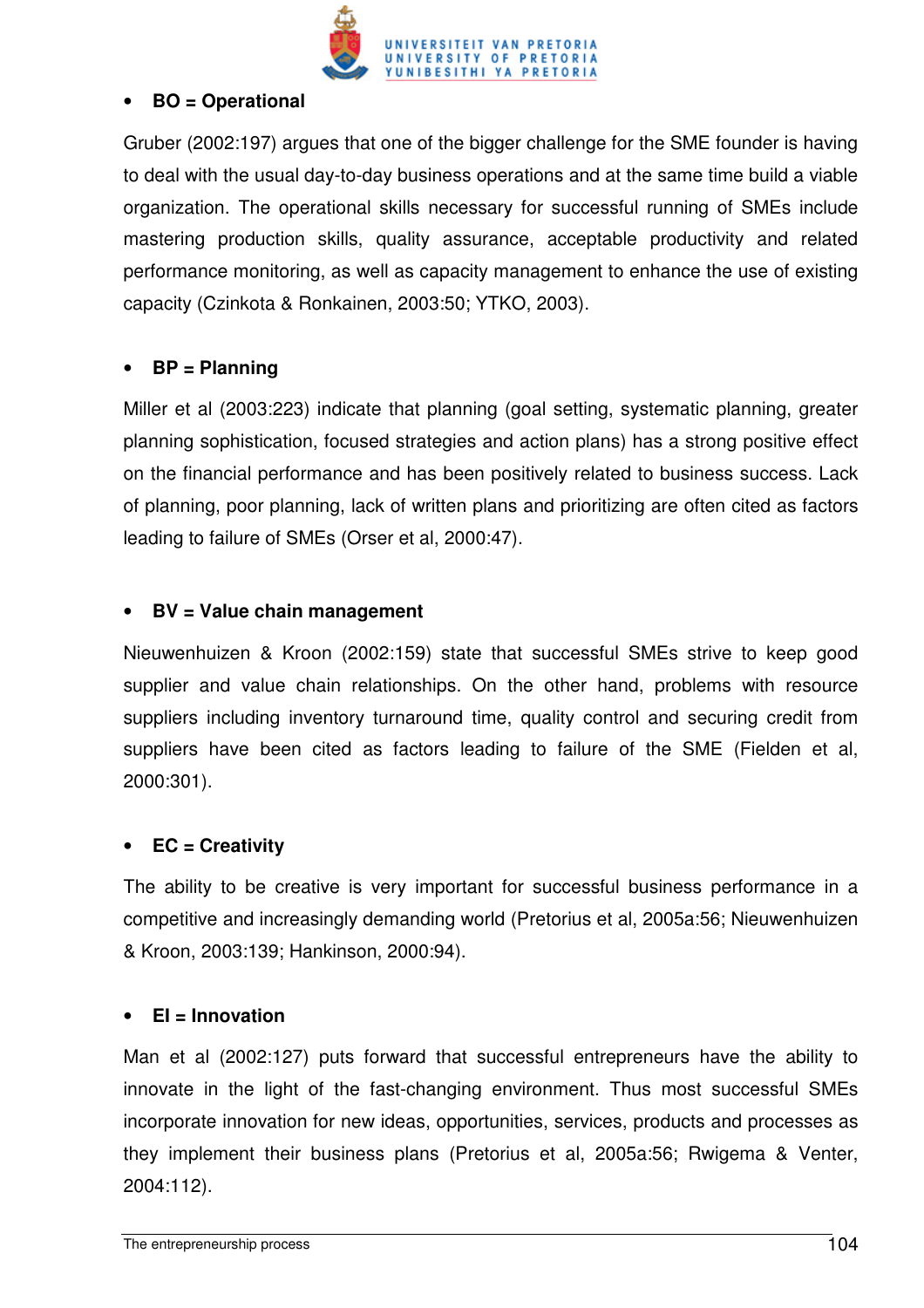

## • **EO = Opportunity recognition**

Economic success occurs when good managerial practice is combined with enterprising qualities that optimize the identified opportunities and resources available (Kodithuwakhu & Rosa, 2002:436; Robertson et al, 2003:311).

## • **EM = Role model interpretation**

Freeman (2000:375) suggests that access to role models who have experience in the field is regarded as important for SME performance.

## • **EG = Ability to gather and control resources**

Rwigema & Venter (2004:34) agree with Timmons (1999:38) that successful SMEs have the ability to manage and control scarce resources, to keep low overheads, increase productivity and nurture the quality of resources. On the other hand less successful SMEs lack effective control systems (Strydom & Tustin, 2003:2).

## • **ER = Calculated risk taking**

Most successful SMEs are run by entrepreneurs with competence to gauge risk associated with various strategies and are capable to take calculated risks plus be able plan for contingencies (Rogerson, 2001a:137; Baron, 2004b:224). Figure 3.7 below illustrates the number of times each skill category was cited by the 100 authors reviewed:



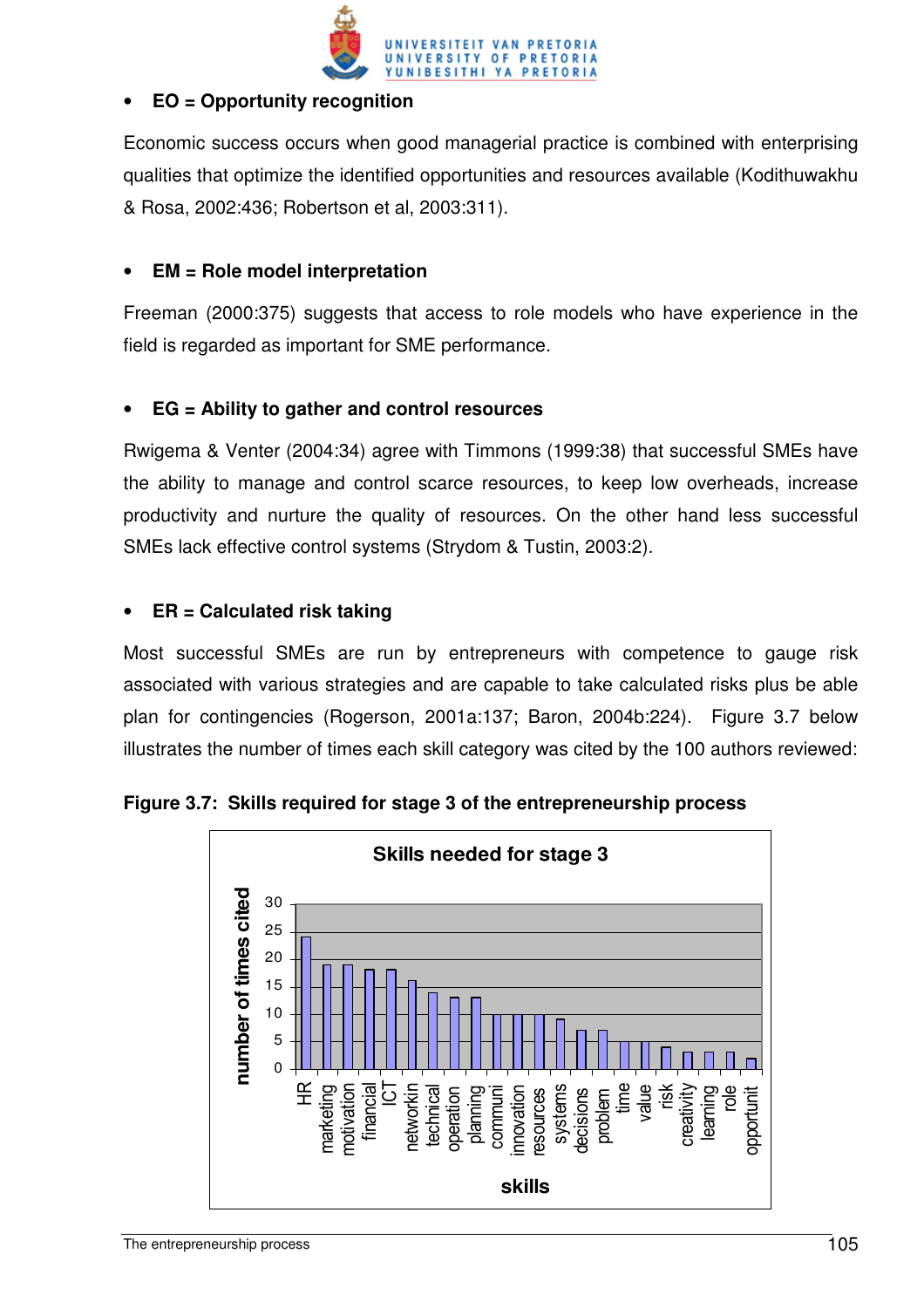

More than 10% of the 100 authors reviewed citing HR, marketing, motivation, technical, financial, ICT, networking, operations, planning, communication, innovation and gathering resources skills as important for stage 3 of the entrepreneurship process. This implies that the integrated model equation 2.21 ↑**E/P = F(key skills) x (1 + H(supporting skills)),** can be adapted such that the equation describing the key skills for stage 3 will read as equation 3.3 below:

# **F(Key skills in stage 3) = [u.BH x t.BM x a.PM x d.T/S x s.BF x BI x z.BN x** α**.BO x**  β**.BP x f.PC x o.EI x q.EG) (3.3)**

## **3.3.4 Entrepreneurial Process - Stage 4**

The last stage in the entrepreneurial process relates to that which facilitates the continued survival of the firm, which may lead to its expansion to some optimum size determined by the market demand (Glancey, 1998:18; Larsson et al, 2003:205). Growth is critical to entrepreneurial success and distinguishes the entrepreneurial venture from the small business (Wickham, 2001:303; Rwigema & Venter, 2004:36; Nieman, 2006:188).

Perks & Struwig (2005:171) alerts to the problem of defining growth of a business because uncertainty exists about what growth comprises. The Oxford Dictionary defines growth as "An industry that is developing particularly rapidly; a company stock that tends to increase in capital value rather than yield high income". Synonymous with growing are the terms booming, rising, increasing, maturing and developing.

There are five indicators for growth: financial, strategic, structural, organizational and image indicators (Wickham, 2001:304; Rwigema, 2004:437; Nieman, 2006:189; Gundry & Welsh, 2001:462) as briefly described below:

- Financial growth relating to increases in turnover, costs and investment needed to achieve the turnover, profits, business assets and all related value added.
- Strategic growth relating to changes taking place through mergers and acquisitions, exploiting of new markets, new products and new opportunities.
- Structural growth relating to the changes taking place in the way the business organizes its internal systems with regard to managerial roles, increasing employees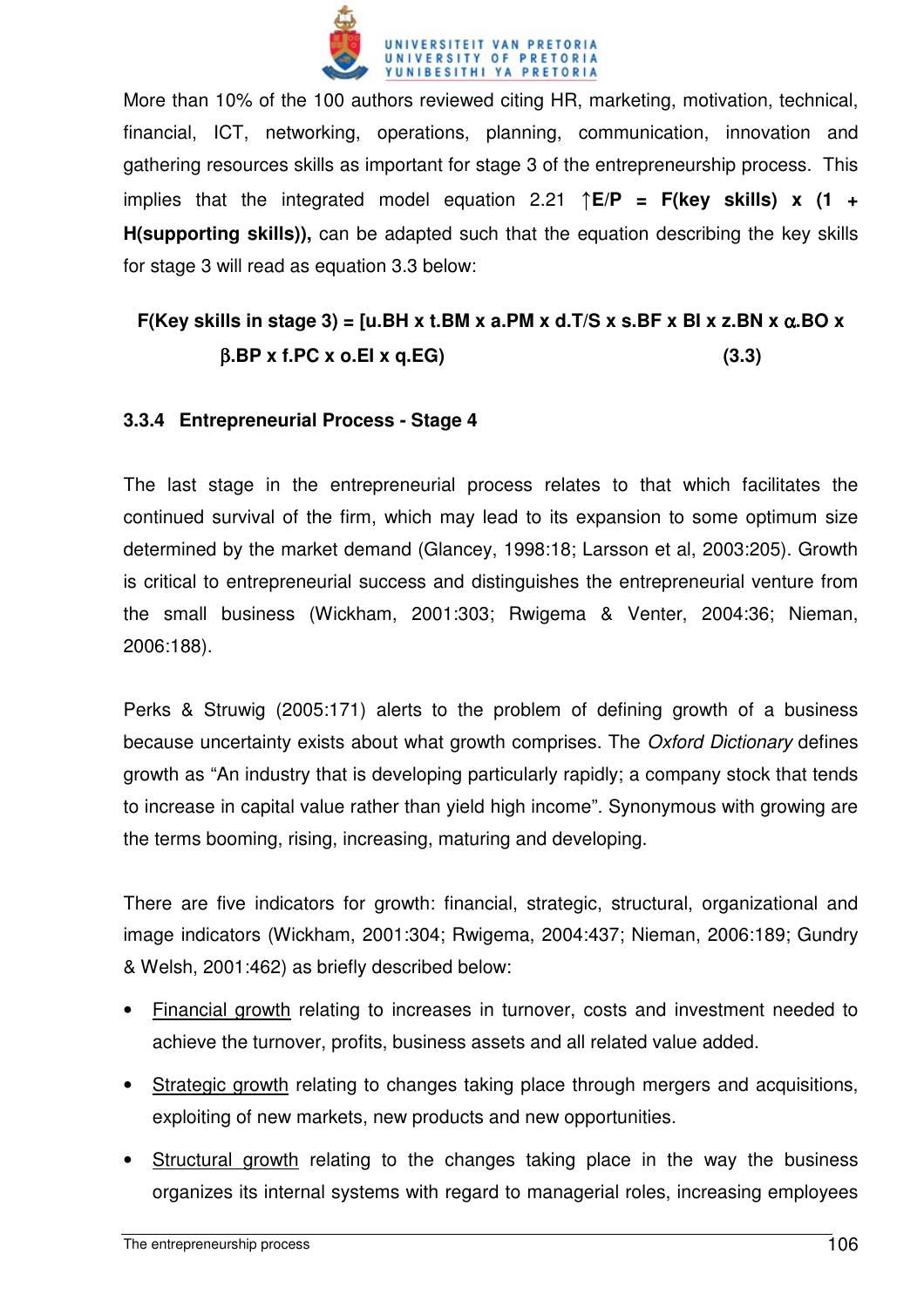

and their responsibilities, reporting relationships, communication links and increased use of internal systems to control resources.

- Organizational growth relating to changes taking place in terms of processes used, the organization's culture, management attitudes towards staff, as well as changes regarding the entrepreneur's role as the business moves from small to large.
- Image growth which relates to the changes taking place in the small business such as becoming more formal (e.g. having formal business premises), moving to newly built premises, redecorating the premises and moving to a new environment.

The activities undertaken in the growth process are linked to five strategic growth intentions, namely market expansion, technological change, garnering resources, operations, and organizational development (Man et al, 2002:127; Gundry & Welsch, 2001:462; Rwigema & Venter, 2004:40).

#### • **Market expansion**

For businesses to grow they have to reach a wider business environment by expanding existing opportunities, discovering new ones, selling to new markets, expanding distribution channels, expanding advertisement and promotions as well as continuously adapting products to changing tastes. Discovery of new opportunities depends on continually scanning the changing business environment and preparing to exploit these opportunities ahead of, or not far behind competitors.

## • **Technological change**

Technological change includes acquiring new equipment, computerizing current operations, upgrading computer systems, replacing present equipment. It also includes keeping up with the increases in technical knowledge.

#### • **Garnering resources**

Growth is dependent on the venture's ability to attract new resources. For this stage garnering resources includes evaluating whether the company has the resources to fund the growth strategy, taking action, taking new risks, setting linkages with external factors, consolidating available cash on hand, seeking additional financing, seeking professional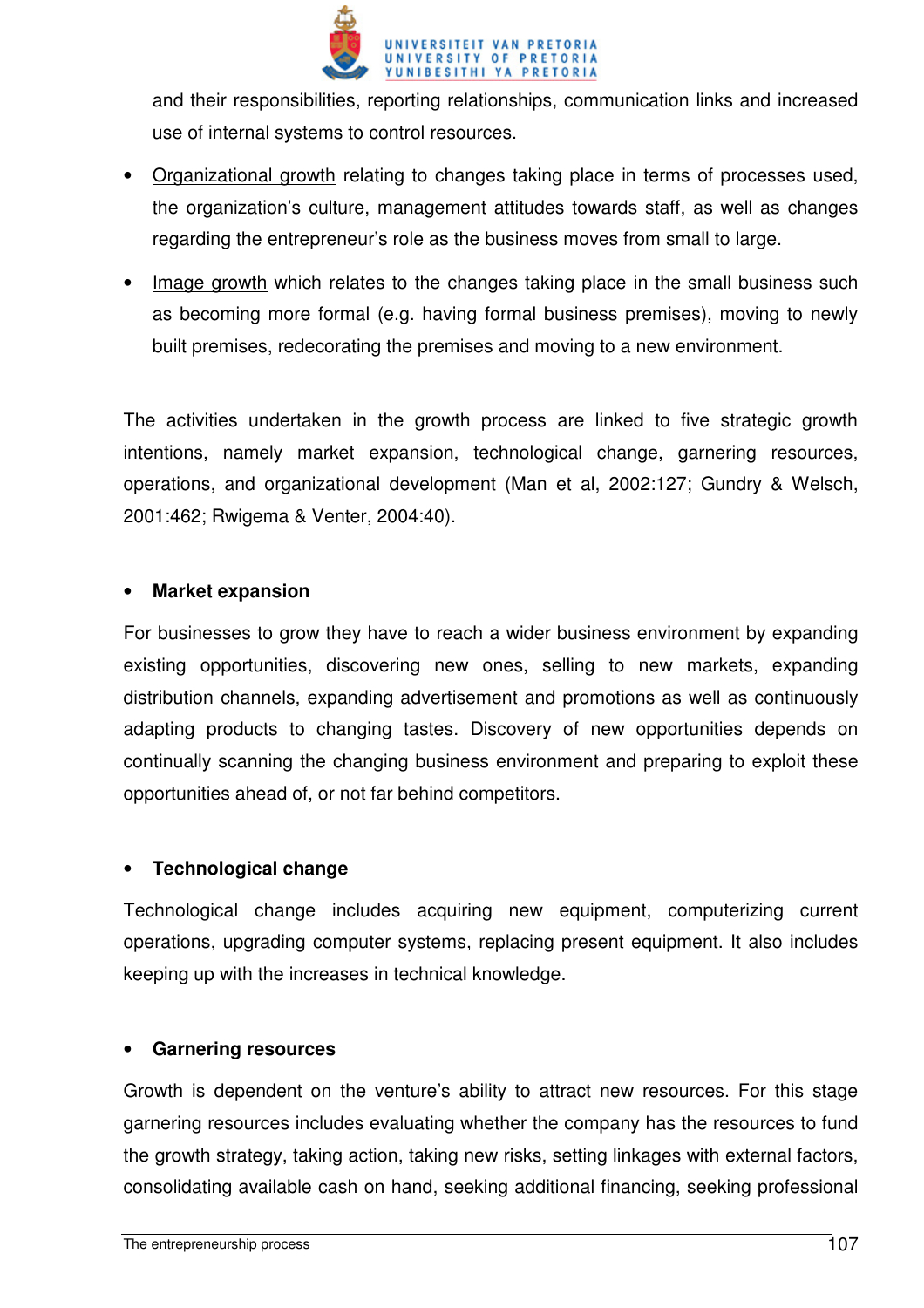

advice, exploring a wider range of financing resources, applying for a loan, securing a loan, distributing finance for financing resources.

#### • **Operations**

This is the phase where the team is continuously revisiting and streamlining every operational aspect, from service quality to public relations. Operations aimed at growth include being product/service-focused and growing the firm's specific competences and skills to overcome constraints and complacence and to deploy resources optimally. This includes operations planning, adding operating space, expanding current facilities, redesigning layout and adding specialized employees.

#### • **Organizational development**

Growth is depended on the company structure and the development of the organization towards increasing the firm's competitive advantage. The venture cannot afford to acquire assets and set up structures and systems that are incapable of evolving as the organization develops. As a venture grows, so does the structure, until a complex structure emerges.

#### **Skills required for success in stage 4**

The most important issue in pursuing growth is whether the entrepreneur has the skills it requires (Nieman, 2006:194; Tustin, 2001:126; Simpson et al, 2004:485). From the 100 authors reviewed the following skills were identified as needed this stage are:

#### • **Technical Skills (T/S)**

During the growing stage, technical skills and vocational abilities are paramount (Rwigema & Venter, 2004:41, Tustin, 2003:26).

#### • **PP = Problem solving**

Darroch & Clover (2005:326) identify problem solving skills such as conflict resolution and overcoming stress as key abilities for successfully growing SMEs. On the other hand, the lack of problem-solving skills are cited by MacMahon & Murphy (1999:35) as factors that hinder the growth of SMEs.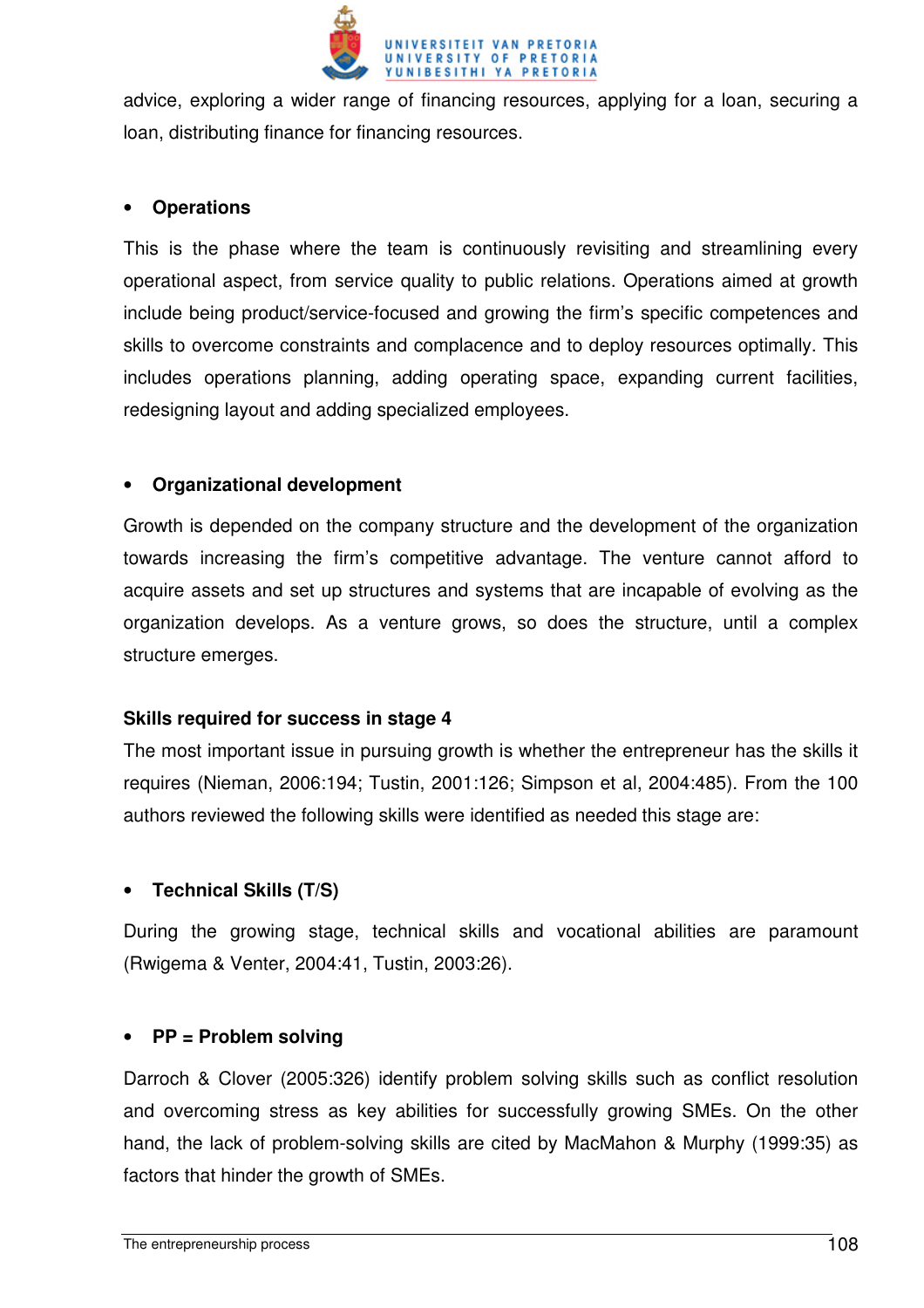

#### • **PA = Adaptability to change**

During the growing phase, ambiguity is high with the changes in technologies, markets, competitors, personnel and other variables (Morris & Zahra, 2000:93). Probst & Raisch, (2005:101) surmise that successful entrepreneurs are able to manage change and they are able to anticipate, execute plus monitor the change towards SME growth.

## • **PL = Learning abilities**

The ability of the entrepreneur and / or of the entrepreneurial team to learn is crucial to the growth process (Deakins & Freel, 1998:149; Larsson et al, 2003:210). Successful ventures become learning, flexible organizations that continually adapt the range of potential behaviours to changing opportunities (Rwigema & Venter, 2004:36; Sackett et al, 2003:299).

## • **PN = Numeracy and literacy**

Strydom & Tustin (2003:9) argue that inadequate literacy / numeracy skills impact negatively on the growth of small business.

## • **PM = Motivation (need for achievement)**

Situational-specific motivation specifically the need to grow is cited as possible predictors of firm growth (Durand, 1975:77). Urban & van Vuuren (2006:3) advise that this stage of the entrepreneurship process requires the entrepreneur to be to motivate themselves and the team to continuous commitment and initiative.

#### • **PT = Time management**

Rwigema & Venter (2004:46) deliberate that time must be managed productively, effectively and efficiently during the growth stage of a business.

#### • **PC = Communication skills**

Nieman (2006:196) notes that successful entrepreneurs are able to express their vision for growth clearly and efficiently. On the other hand the lack of communication skills hinders the growth of SMEs (Strydom & Tustin, 2003:10; Perks & Struwig, 2005:183).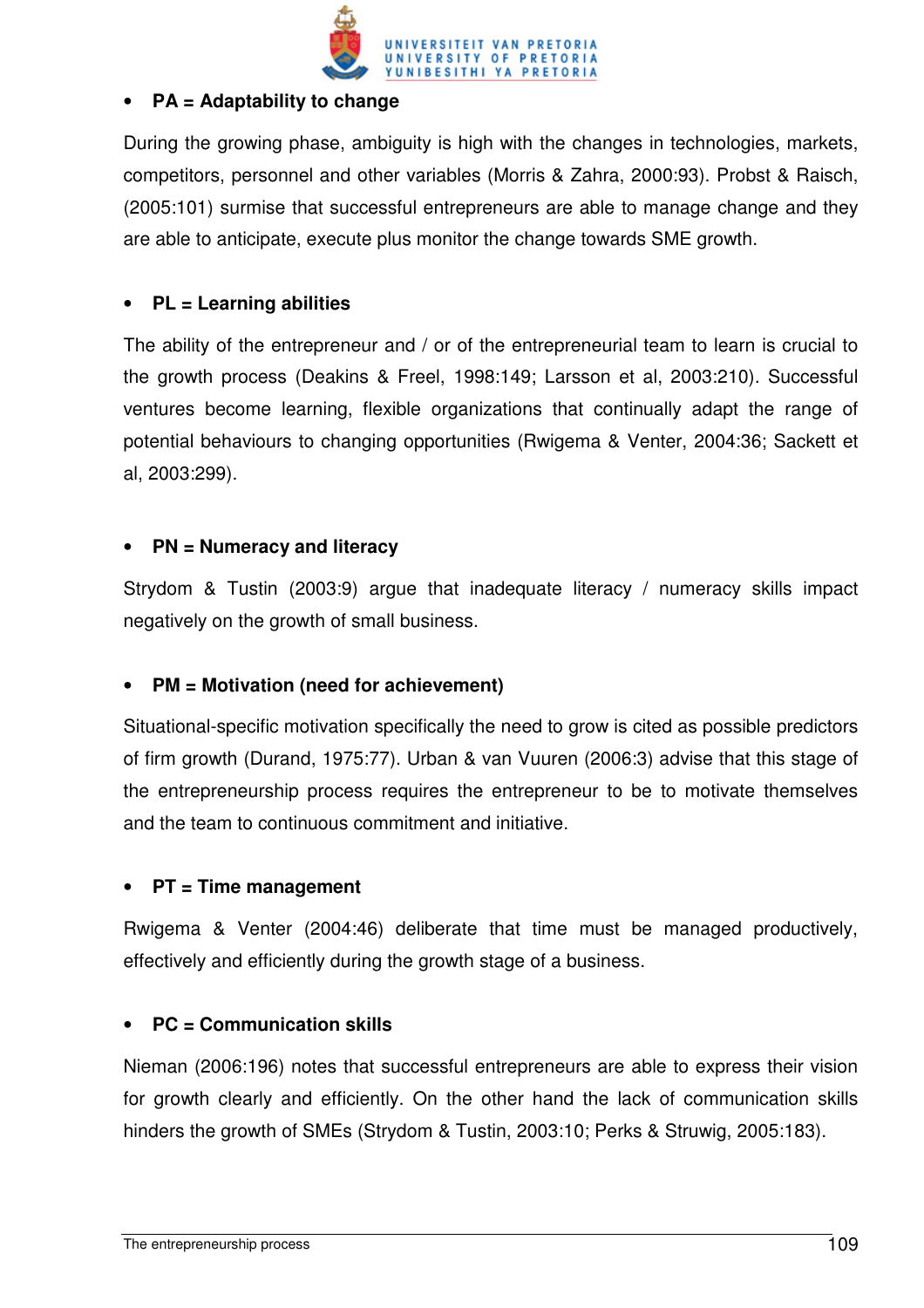

#### • **PG = Negotiating skills**

In order to grow their companies, entrepreneurs must look beyond short-term victories to lasting mutually beneficial gains and build long-term relationships with suppliers, bankers, directors, managers, shareholders, customers (negotiating contracts or tenders), distributors, unions and other stakeholders (Rwigema & Venter, 2004:51; Nieman, 2006:197).

#### • **PD = Decision making skills**

The key to new venture growth lies in the ability of the owner/manager to make quick and correct decisions (Morris & Zahra, 2000:93; Hankinson, 2000:94; Markham & Baron, 2003:287). Entrepreneurs, by virtue of their superior decision-making abilities, can create growing firms (Glancey et al, 1998:265).

#### • **BB = Business systems management**

High growth-oriented entrepreneurs tend to have formal organizational structures and systems (Gundry & Welsch, 2001:454; Simpson et al, 2004:485). Viviers et al (2001:8) asserts that applications of business systems and processes enable the owner-manager to adopt a hands-off management style more appropriate for growing businesses.

#### • **BG = General management**

Successful entrepreneurs are adept at efficiently general management, a factor that becomes increasingly important as pluriactivity increases (Kodithuwakhu & Rosa, 2002:443). Larsson (2003:206) and Schamp & Deschoolmeester (1998:154) list planning, executing (organizing and leading) and monitoring (or control) as general management skills key to growing an SME.

## • **BF = Financial management**

Credit and cash flow management, bookkeeping, financial insight and basic financial management are additional areas that need the entrepreneur's attention in the growing stage (Timmons, 1999:251, Pretorius & Shaw, 2004:222).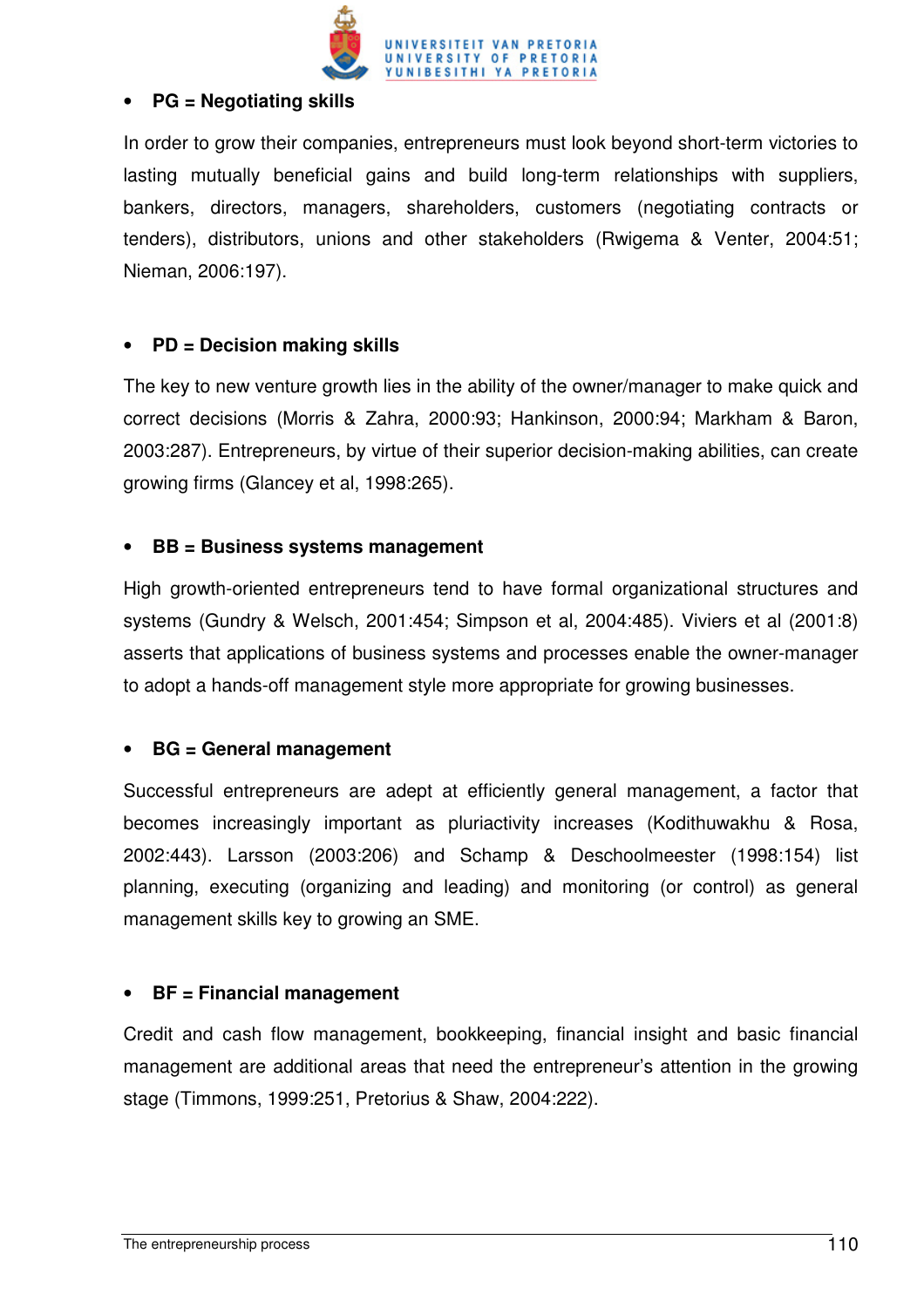

#### • **BI = ICT skills**

In a world of global competition, the use of IT can assist in driving the SME from the spectre of failure past mere survival into growth by enabling the SME to tap into global information networks and markets (Baard & Van den Berg, 2004:2; SME survey, 2003; Chapman et al, 2000:354, Goolnik, 2002, Sackett et al, 2003:298). SMEs who fail to apply ICT business solutions find themselves competing in business environments that are becoming increasingly dependent on information technology (Fielden et al, 2000:303; Marri et al, 2003:155).

#### • **BM = Marketing**

High-growth entrepreneurs have strategic intentions that emphasize market growth and the actual marketing expertise (and understanding of marketing) needed to become competitive (Gundry & Welsch, 2001:462; Freeman, 2000:373; Pretorius & Shaw, 2004:222; Wasilczuk, 2000:89).

#### • **BN = Networking**

Strong networks (social, public and professional) and practices of networking foster venture growth (Drakopoulou, 2002:117; Jansen, 2003:1). Batjargal (2006:317) concurs with Senjem & Reed (2002:1) and Zhao & Aram (1995:349) that most successful entrepreneurs belong to at least one formal network. Networking allows the entrepreneur to take advantage of the changes in the market (Miller et al, 2003:228) and the diversity of information to develop new opportunities (Harris, Forbes & Fletcher, 2000:141; Hite, 2005:113).

#### • **BO = Operational**

High-growth entrepreneurs have great concern for reputation and high-quality work and therefore most have high operational skills (Pretorius & Shaw, 2004:222; Nieuwenhuizen & Kroon, 2002:159).

#### • **BR = Research and development**

Gundry & Welsch (2001:462) state that successful entrepreneurs conduct research that helps them adapt products and technology to changing needs.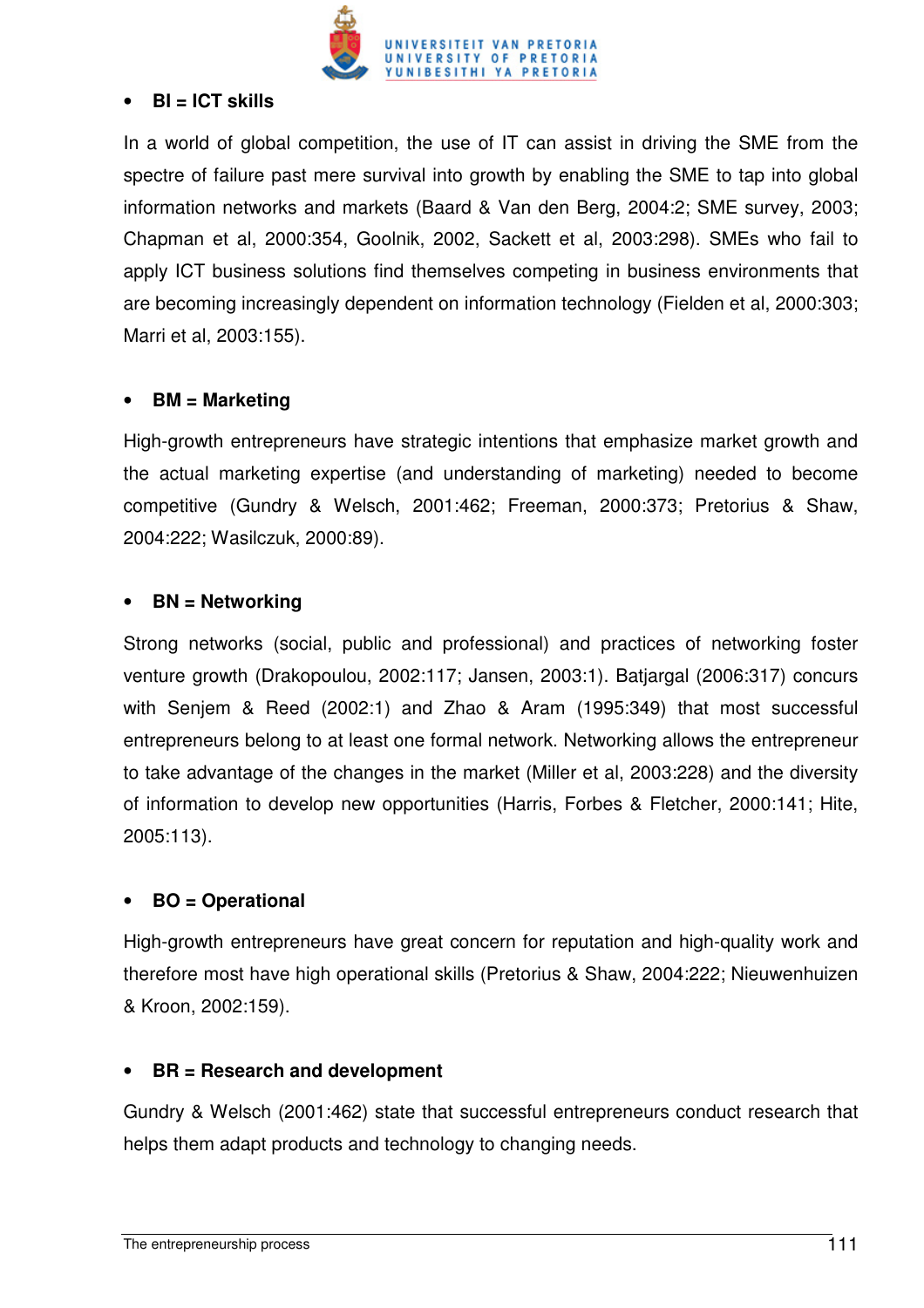

#### • **EC = Creativity**

Freidrich et al (2003) argue that in the later stage in the entrepreneurship process, creativity should continue if the competitive advantage is to be sustained.

#### • **EI = Innovation**

Dess et al (1999:91) proclaim that key to the growth of the firm is the portfolio of incomegenerating initiatives. Marri et al (2003:151) and Schamp & Deschoolmeester (1998:154) concur that this is dependant of the planning of innovation, the development of new innovative products and innovative techniques. This is so as to defend their turf, uphold profitability, to gain new markets, to keep up with environmental changes as well as to avoid becoming redundant or extinct (Mueller & Thomas, 2001:57). Freel &. Robson (2004:561) findings highlight a positive relationship between novel product innovation and employment growth.

#### • **EO = Opportunity recognition**

Rwigema & Venter (2004:41) deem this stage of the entrepreneurship process as demanding of skills that enable the SME to find and develop more and new opportunities. Entrepreneurs need skills that enable them to identify opportunities to increase core market share (Man et al, 2002:134); increase volume of sales (Gundry & Welsch, 2001:462); develop new products (Wickham, 2001:304); enter new markets (Erikson, 2002:281); diversify (Nieman, 2006:189); integrate (Robertson et al, 2003:311); form strategic alliances (Deakins & Freel 1998:148); expand distribution channels (Perks & Struwig, 2005:182) and advance technical applications (Gruber, 2002:193).

#### • **EG = Ability to gather and control resources**

High-growth entrepreneurs have the ability to secure adequate capitalization competitively (Gundry & Welsch, 2001:462; Rwigema & Venter, 2004:46). Furthermore the effective management of these resources is critical to SME growth (Gbadamosi, 2002:97; Probst & Raisch 2005:101; McMahon, 2001:12).

#### • **ER = Calculated risk taking**

Successful entrepreneurs are able to take new risks in order to grow their companies (Man et al, 2002:132). They use different strategies like pluriactivity to manage risk and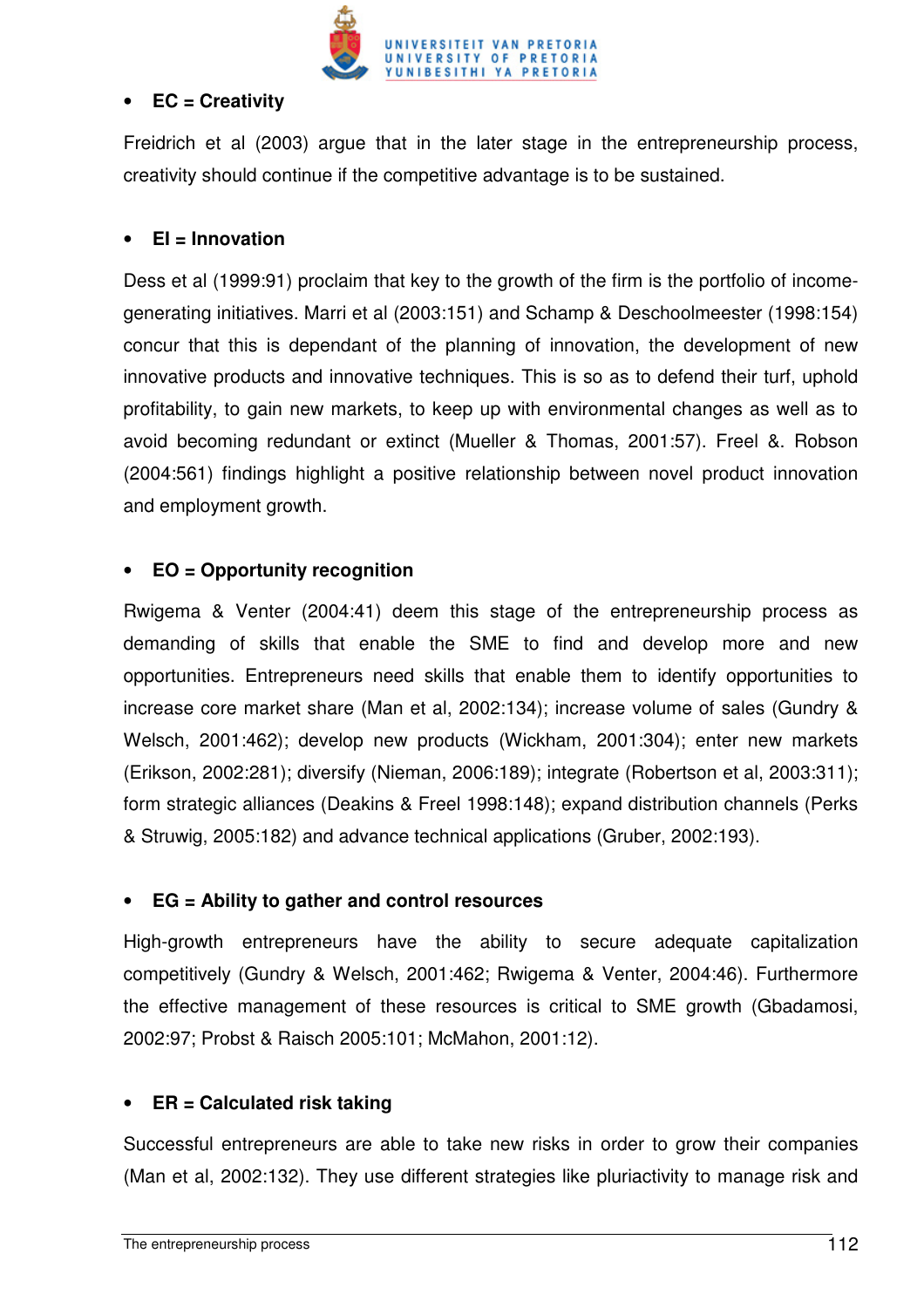

they plan more frequently leading to generally better risk control (Schamp & Deschoolmeester, 1998:161; Kodithuwakhu & Rosa, 2002:455).

Figure 3.8 below illustrates the number of times a skills category was cited by the 100 authors reviewed:



**Figure 3.8: Skills required for stage 4 of the entrepreneurship process**

More than 10% of the 100 authors reviewed cited networking, financial, marketing, technical, planning, opportunity, HR, motivation and the gathering of resources skills as important for stage 4 of the entrepreneurship process. This implies that the integrated model equation 2.21 ↑**E/P = F(key skills) x (1 + H(supporting skills)),** can be adapted such that the equation describing the key skills for this stage 4 will read as equation 3.4 below:

**F(Key skills for stage 4) = [z.BN x s.BF x t.BM x d.T/S x** β**.BP x u.BH x a.M x q.EG). (3.4)** 

# **3.4 Summary and propositions**

From the above discussions the following observations can be drawn.

1. Only motivation was deemed as an important skill for all the stages of the entrepreneurship process.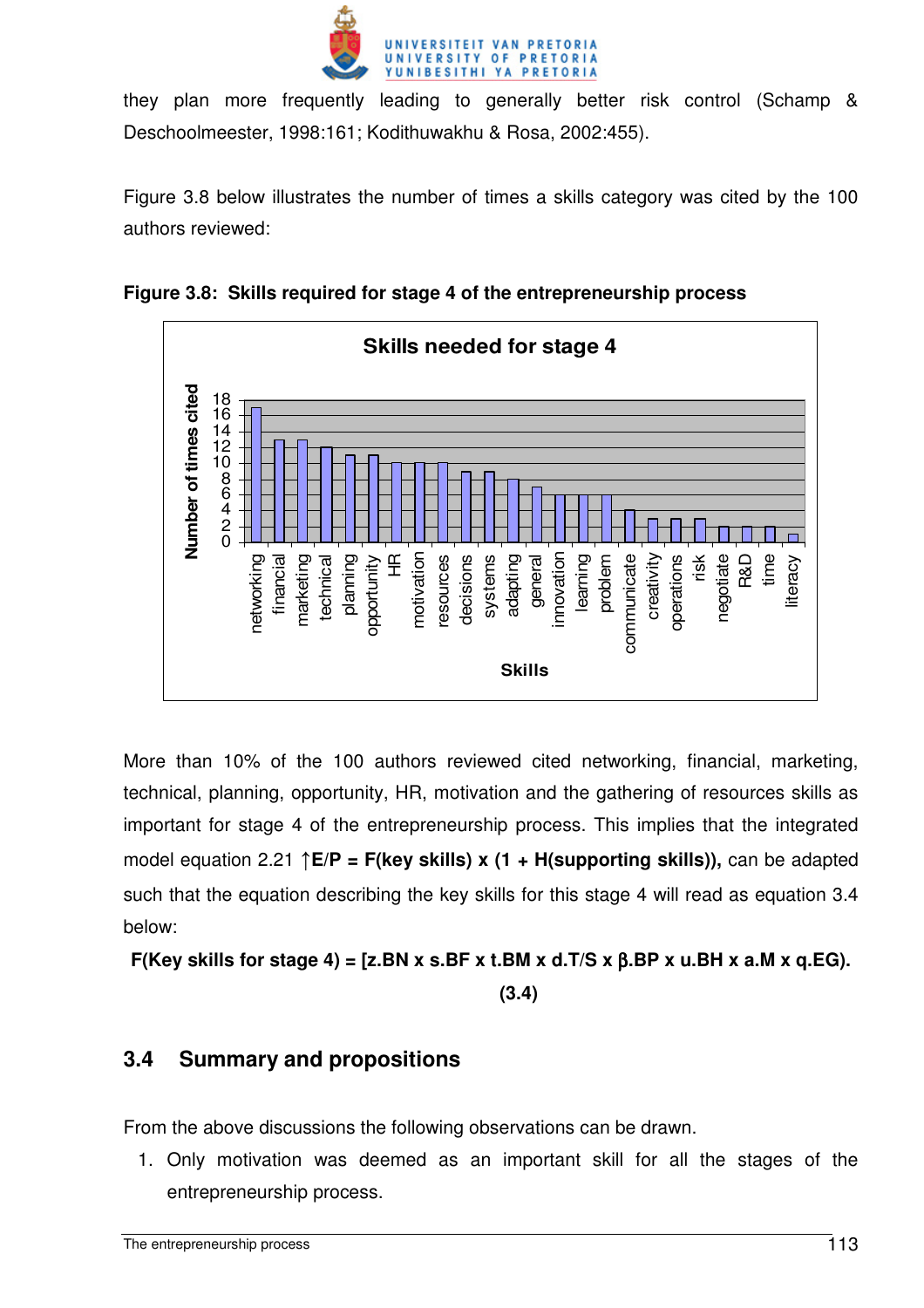

- 2. Marketing is very important in stage 1, 3 and 4 of the process.
- 3. Gathering of resources, planning and networking were considered important for stages 2, 3 and 4.
- 4. Opportunity identification is deemed as very important for stage 1 and 4.
- 5. Human resources management, financial management and technical skills are deemed as important for stages 3 and 4.
- 6. Creativity is deemed to be important for stage 1 and 3.
- 7. Communication, operations and innovation skills are deemed as key for stage 3.



## **Figure 3.9: Citations of important skills per stage**

This review is in line with Sullivan's (2000:164) top ten skills per stage. The seven skills identified in chapter 2 namely opportunity identification, marketing, motivation, human resources, financial management, gathering of resources and technical skills have all been identified as important for at least two of the four stages of the entrepreneurial process. So the propositions on key skills can be verified. This means it is valid for the study to investigate whether these seven skills are important for SMEs irrespective of the stage of the entrepreneurship process the SME may be in at the time of the interview.

Furthermore another seven skills were also cited as important for at least one of the four stages. These seven were creativity, networking, planning, ICT, operations, innovation and communication. Networking and planning were deemed as important for three of the four stages, while others like innovation, ICT and innovation were considered important only for one stage. This made it necessary for this study to investigate whether on skills identified in Chapter 2 as supportive were in fact key skills.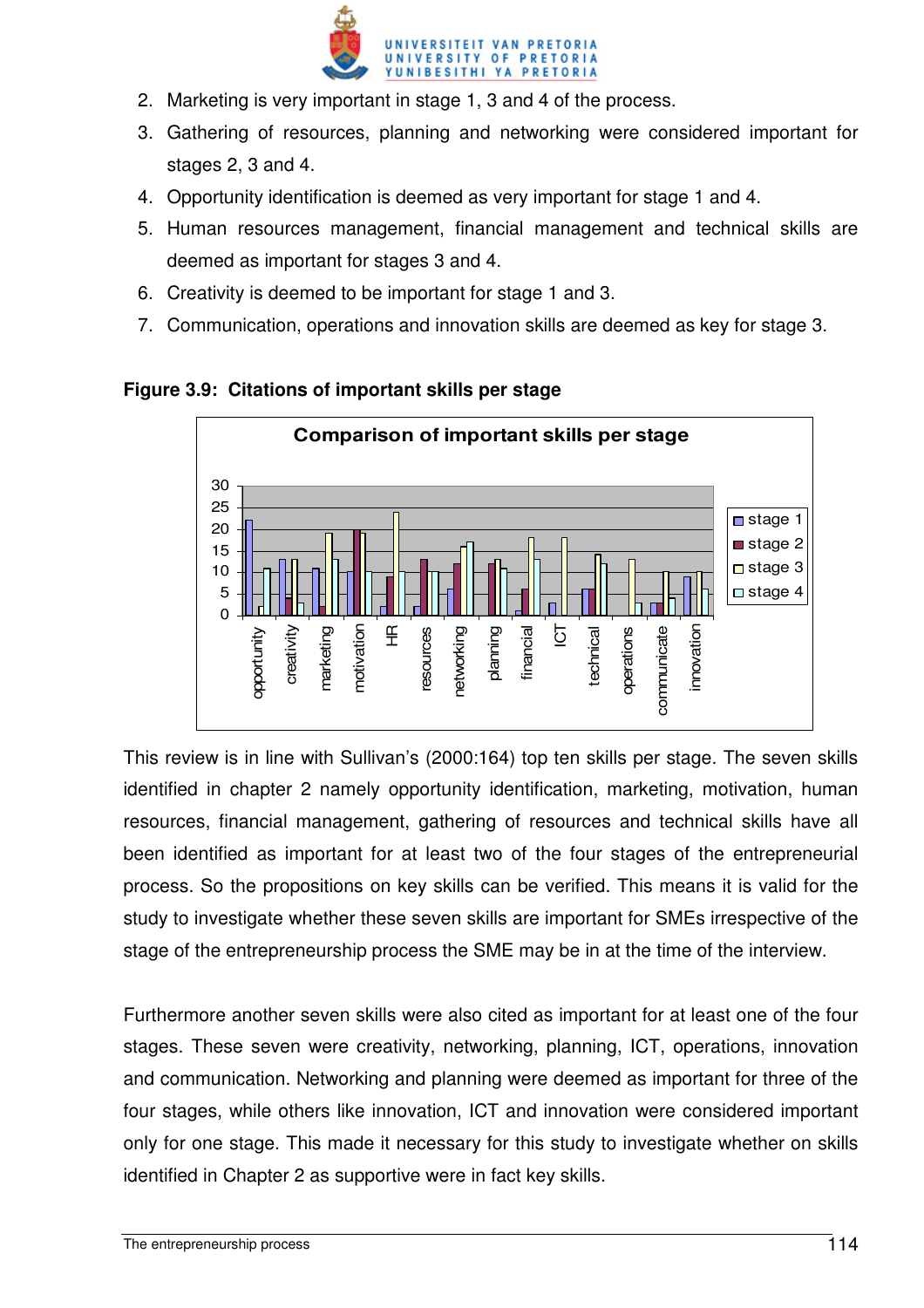

The following were thus added to the propositions the study sought to prove / disprove.

**Propositions K1.** The following skills are not likely to be considered to be key skills:

- **Marketing**
- **Finance**
- Human resource
- **Motivation**
- Gathering of resources
- Opportunity identification
- **Technical**

**Propositions S1.** The following skills are not likely to be considered as supportive:

- Motivation skills
- Adaptability to change
- Problem solving
- Numeracy and literacy
- Communication
- Decision making
- Negotiating
- Learning abilities
- Time management
- Business systems
- Business linkages
- Computer literacy
- Legal
- Operations management
- Research and development
- Strategy and business planning
- Supplier management
- Risk taking
- Role models